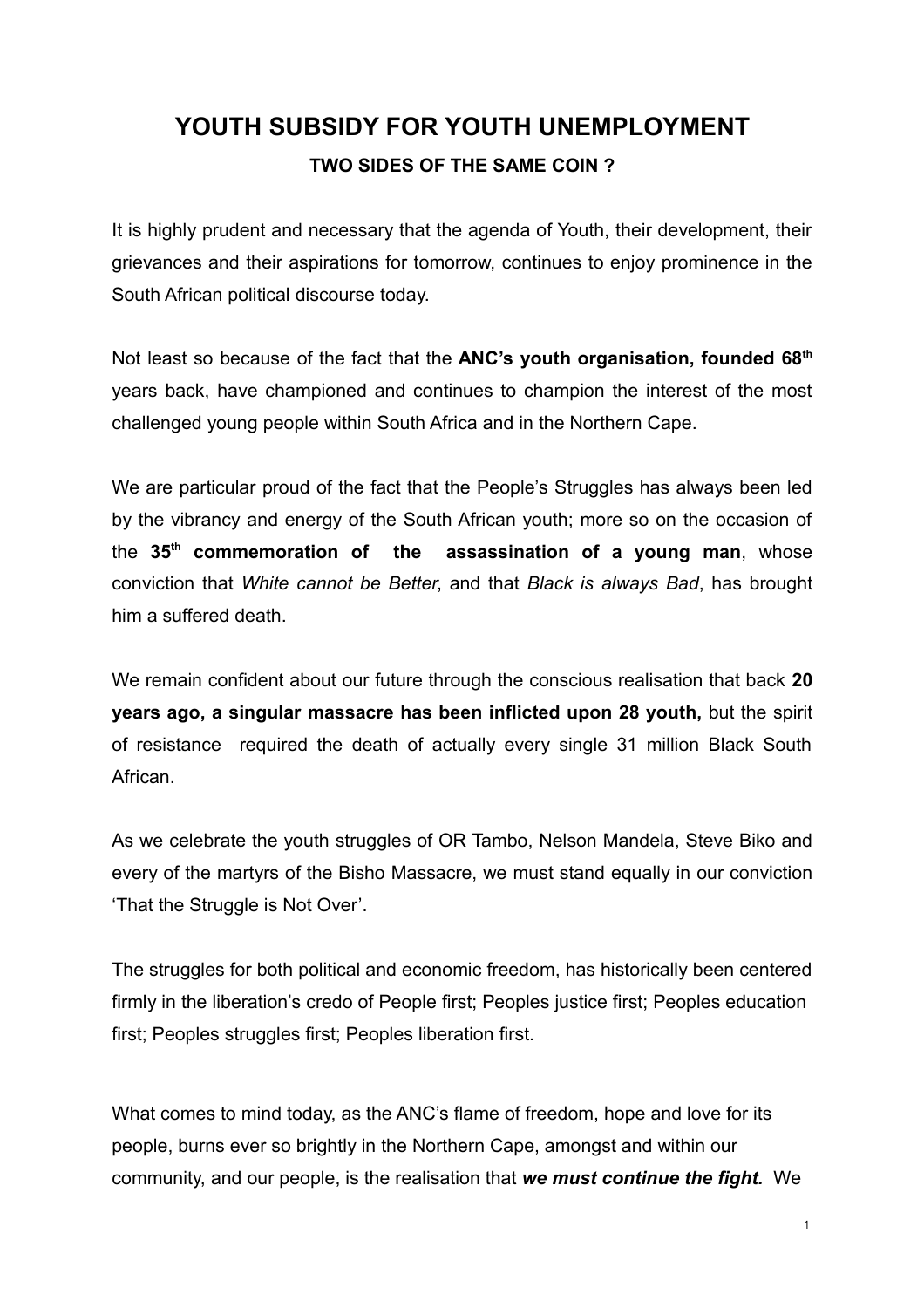are deeply moved and inspire in the further realisation that indeed *the blood of our struggle heroes, is nourishing the tree of freedom.* 

The most pressing problem facing South Africa today is the absence of sustained economic growth and job creation, which are essential to reduce poverty and improve living conditions. The transition to a multi-racial democracy in 1994 posed difficult political, social, and economic challenges, and South Africa's noteworthy achievements in surmounting these challenges have been widely recognized. But the events of last few years demonstrate clearly that the challenge did not end with the transition of power to a new government.

What lies ahead is the daunting task of ensuring that South Africa's rich natural and human resources are employed for the benefit of all, promoting sustainable livelihoods, improving social conditions, and alleviating poverty. Inheriting an economy in disarray and faced with external pressures and questions over credibility, in 1994 the new government was forced to concentrate on macro policy concerns, especially the establishment of a credible and prudent fiscal stance, efforts to reduce inflation, and the needed reunification of the dual exchange rate system.

The policy perseverance exhibited over the last five years has yielded tangible macro stabilization successes and enhanced policy legitimacy. However, the growthand-employment challenge facing South Africa is a daunting one. Investment rates are low, Foreign Direct Investment (FDI) inflows disappointing, and the unfinished agenda of structural reforms leaves South Africa at a disadvantage within an increasingly competitive global environment. The legacy of apartheid is evident in the pervasive distortions in all factor markets: for labour, as evident in the scale and persistence of unemployment and inadequate investment in human capital; for capital, in the low savings/investment rates and limited FDI.

Given South Africa's success in macro stabilization, the current challenge that we must face relates to the problem areas of growth, jobs, and poverty reduction within a broad economy wide framework.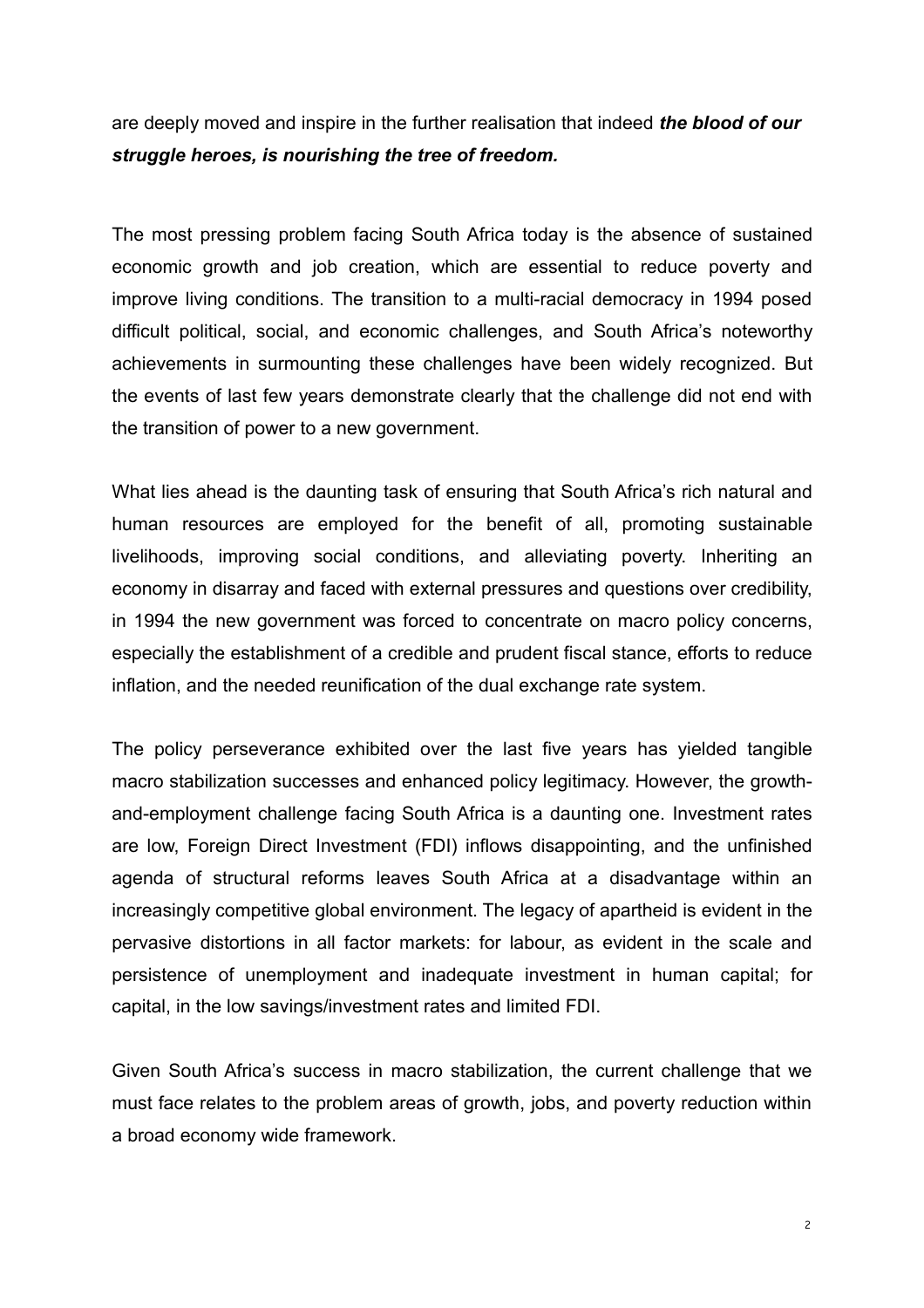No one can deny the assertion of the National Development Plan in terms of unemployment. Yes indeed the challenge we face as South Africa is the fact that too few people work. **The key question we need to answer is whether a wage subsidy will address unemployment and all the challenges relating to why we struggle to get more people employed?**

The government has begun to acknowledge the seriousness of the situation, and has proposed a range of interventions to address it. Some of these are of doubtful merit or contradict other government policies or proposals. One initiative, proposed by the National Treasury, is to introduce a wage subsidy for young workers. The logic of this idea is that employers will be encouraged to employ more young and inexperienced workers if the costs of doing so are subsidised.

I suppose they, will be the first to appreciate that because the suggestion on the wage subsidy emanates from National Treasury, it, **the youth wage subsidy, therefore is actually an ANC proposed intervention in the scenario of rampant youth unemployment ?**

Because it is such, allow the African National Congress to explain its content, and equally so, to raise some probable challenges which it may pose.

## **I will therefore seek to address two sides of the same coin, thereby providing a** *Critical Analysis of the Youth Wage Subsidy***.**

Government has proposed that the wages of all workers between the ages of 18 and 29 earning less than R60 000 a year – the current tax threshold – should be subsidised for a period of two years. Registered employers would receive the subsidy via credits on their PAYE accounts. In the first year, the subsidy would comprise 50 per cent of monthly wages up to R2 000 a month, reducing to nothing for wages of R5 000 a month or more. The value of the subsidy would decline by 50 per cent in the second year. Young people who are currently employed would be eligible only for one year and at the lower rate.

Government estimates that the programme would subsidise 423 000 workers. Of these, 245 000 jobs would be created in any case, and the remaining 178 000 would be created in response to the subsidy. The Treasury estimates that some 45 000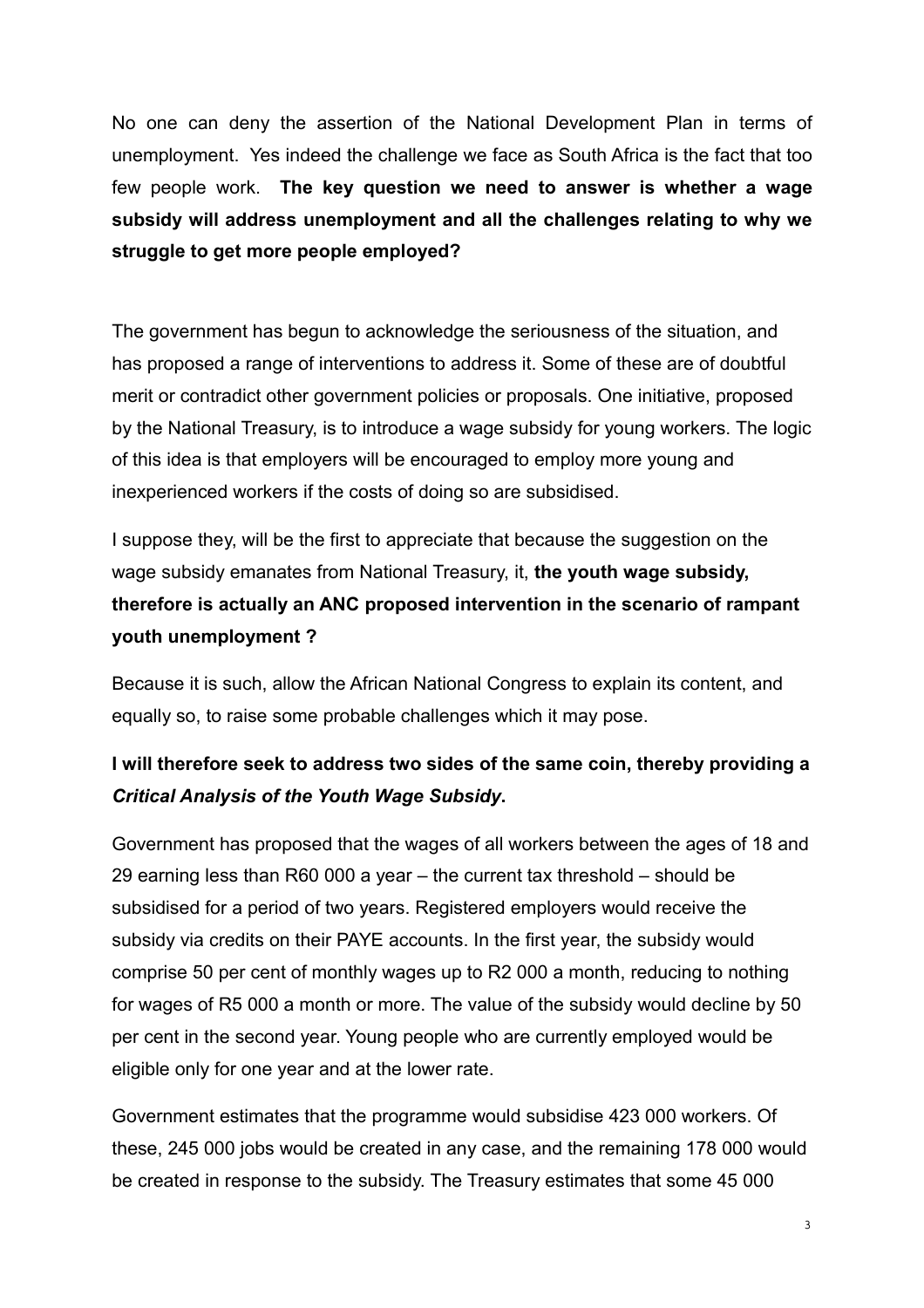workers would drop out of the labour force after having benefited from the programme, so the net result would be 133 000 more people employed by 2015, when the programme would end.

The programme would cost R5 billion over three years. Each job would have cost an average of R37 000, although the actual subsidies would be considerably less.

In November 2010, the **Centre for Development and Enterprise** (CDE) convened a Round Table of senior economic policy-makers, economists, and leaders from business and civil society to examine the key issues surrounding this proposal. It was also attended by two international experts: Professor Paul Romer, a renowned growth economist from Stanford University, and Prof HianTeckHoon of Singapore Management University, a leading labour market economist and expert on wage subsidies.

## **Questions addressed included: Would a wage subsidy raise employment levels, by how much, and at what cost? Is this an appropriate response to the unemployment crisis? And would it be sustainable? Is a wage subsidy a good idea?**

While some issues of policy design were discussed, the main focus of the Round Table was the feasibility, desirability and possible impact of the proposed wage subsidy.

The other critical question we must ask ourselves *is what happens to participants in wage subsidies after the subsidy runs out?* And secondly, *are there longer-term benefits for participants, in the form of higher future employability?*

Will we only replace the older unsubsidised workers with younger workers?

**In trying to generate a possible and plausible answer, we must first examine the Sources of Unemployment and the Appropriateness of Wage Subsidies in Addressing Each**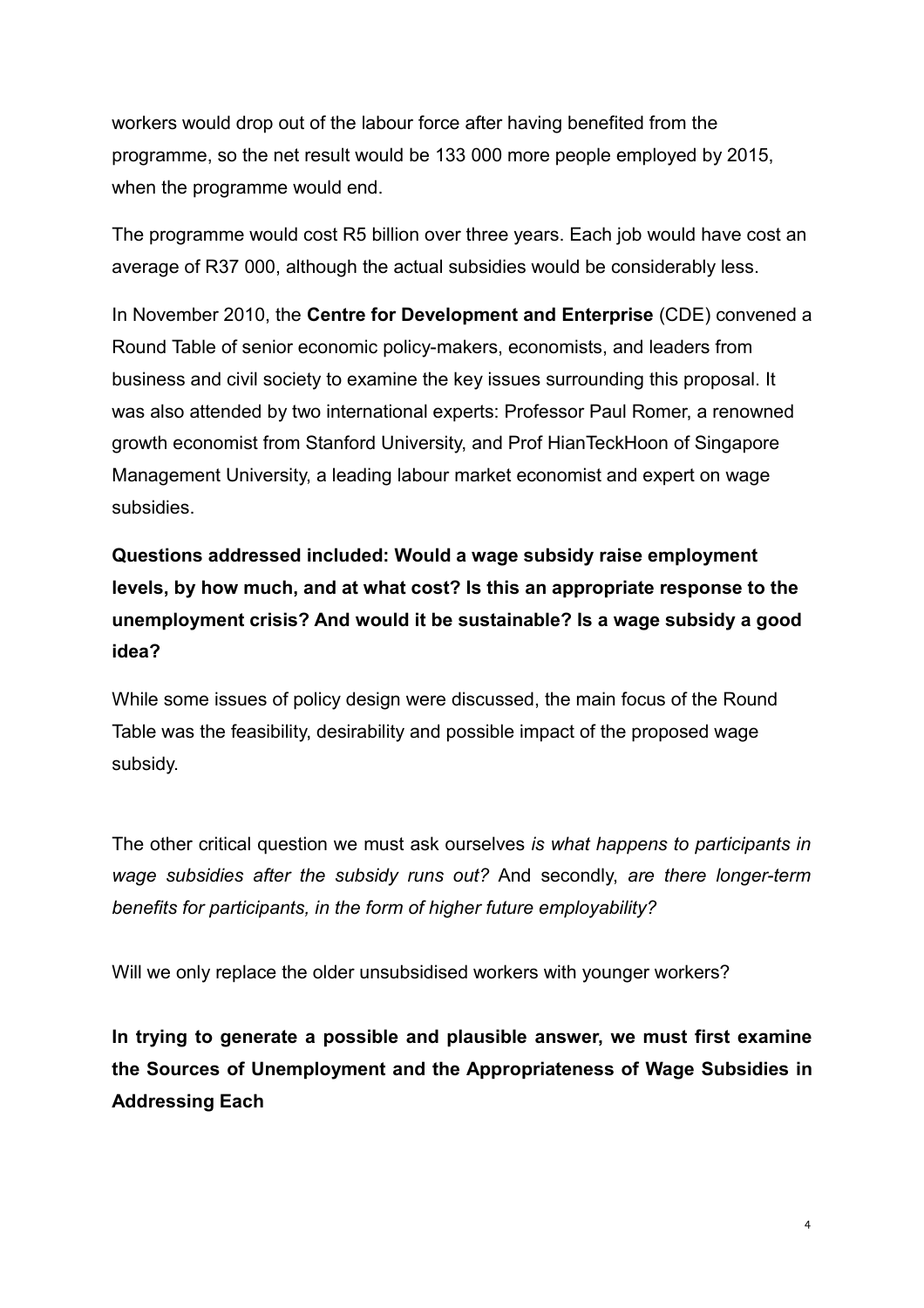Unemployment is a serious concern and should be addressed by policies that *improve the absorption of labour into full-time employment*, preferably in the formal sector. When designing the most appropriate policy response to a particular market failure, it is necessary to understand what contributes to a problem in the first place. **The sources of South Africa's unemployment are certainly multiple and complex.**

Although running the risk of oversimplifying the matter, we group these into four main (but not independent) sources of unemployment; we then assess whether a wage subsidy program is the appropriate response in each instance.

## • *Number One: Weak Economic Growth*

South Africa's economic growth over the past 18 years has not been as susceptible to shocks as during the apartheid period; and yet an average growth of around 2 to 3 percent per year during the 1990s remained low compared with the goals outlined in the Growth Employment and Redistribution (GEAR) programme implemented in 1996 (South Africa, Ministry of Finance 1996). Taking a longer-run comparative perspective, South Africa only experienced a 0.3 percent growth in per capita GDP (purchasing power parity prices) from 1980 to 2008, as compared with 1.15 percent growth in other upper middle-income countries and 2.5 percent in low- and middleincome countries.

Weak economic growth, therefore, certainly explains part of the unemployment outcome. Statistical decompositions of growth, wage, and employment trends reveal another part of the problem - namely, that the output-employment elasticity was insignificantly different from zero for the 1990 - 1998 periods (Fields, Leibbrandt, and Wakeford 2000). Thus, the little growth that did materialize did not translate into higher employment. Since 2001, however, there has been a marked shift in the economy, with a recovery in both economic growth and employment creation relative to the 1990s. Strong employment growth persisted throughout the 2000 - 2005 period, more or less matching the economy's growth rate (Oosthuizen 2005). This growth is indicative of the importance of output growth in stimulating employment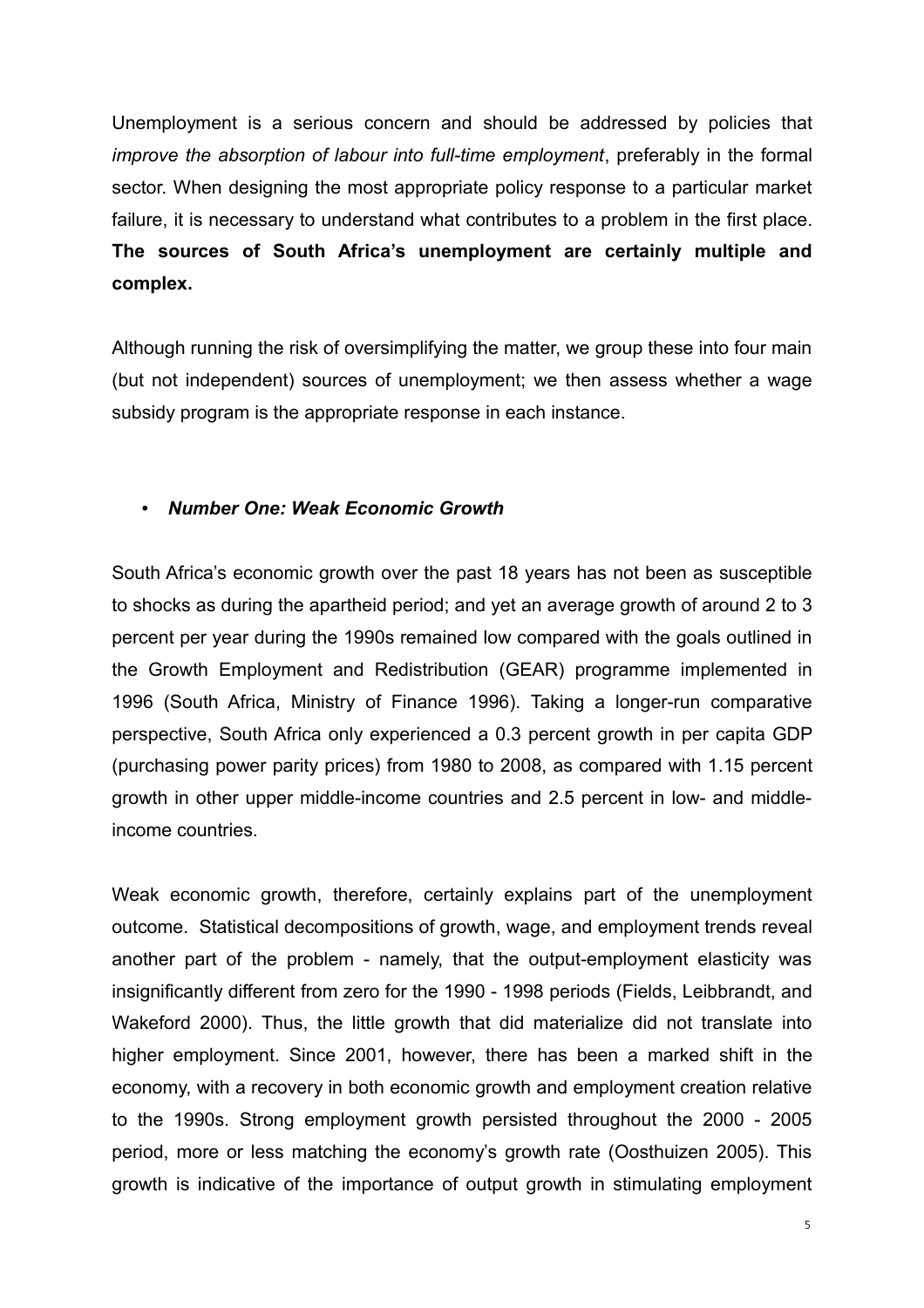demand, especially in more recent years. More important, however, is the fact that more than half of the employment growth was in low-paid informal or selfemployment jobs (Casale, Muller, and Posel 2004).

The formal sector output-employment elasticity has therefore remained low. Are wage subsidies appropriate to address the unemployment consequences of weak growth?

**The Computable general equilibrium (CGE)** (CGE in economic terms refers to a set of economic models that use actual economic data to estimate how an economy might react to changes in policy, technology or other external factors. ) simulation of a wage subsidy shows a positive output growth response (1.2 percent in the benchmark scenario). This high possible growth output which the CGE simulation provides for, a largely once-off effect that relates to the absorption of excess (unemployed) labour into formal employment. **A temporary wage subsidy will not thus necessarily induce sustained growth in employment demand.** It is conceivable - and many proponents of wage subsidies make this case - that workers gain experience and skills during their period of subsidized employment. **This experience may enhance their employability**, even at nonsubsidized wage rates. Ultimately, however, a wage subsidy is not the first best policy response to addressing inadequate employment demand associated with slow economic growth. Rather, investment, education, infrastructure, market power, and industry concentration and openness have all been found to be important determinants of South Africa's growth process (Fedderke 2006). Nevertheless, the wage subsidy, by raising the employment intensity of output, may enhance the rate of employment growth, particularly formal employment growth associated with output growth.

#### • *Number Two : The Changing Structure of Employment in South Africa*

Although economic growth itself is important, it is also insightful to reflect on the nature of economic growth in South Africa over the past two decades. Throughout the post-apartheid period, output has shifted away from low-skilled, labour-intensive primary and secondary sectors toward skill-intensive services, or tertiary sectors (see Bhorat and Oosthuizen 2004). Rodrik (2008) argued that the weak performance of the export-oriented manufacturing sector, in particular, has deprived South Africa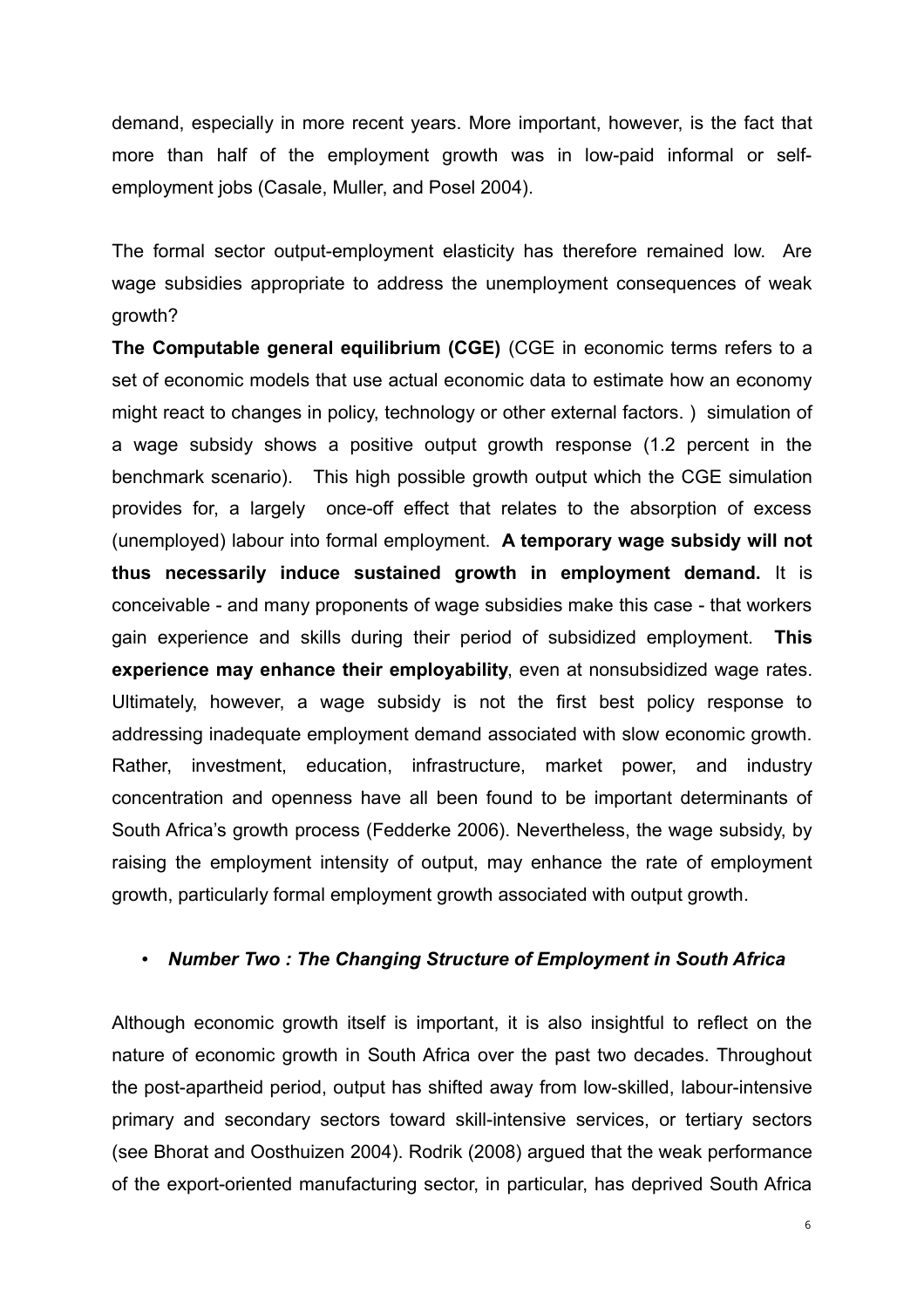of growth opportunities and job creation at the relatively low end of the skill distribution. The structural shifts in the economy have thus not only lowered the growth rate, but the general shift toward the services sector has been at the disadvantage of less-skilled labour and the overall employment intensity in the economy. This process may have been complemented by skill-biased technological change within sectors that is, at every level of output, the demand for skilled relative to low-skilled labour increased (Rodrik 2008).

Although the net impact on employment depends on the growth effects of this technological change, Edwards (2006) has shown that employment growth between 1994 and 2002 was probably about 4 percent lower per annum than it would have been at a constant labour-output ratio and at observed output levels. The source of unemployment is not the structural change in itself such changes are natural for developing countries; rather, it is that South Africa's workforce has failed to adjust to the changing labour demand patterns. Semi- and unskilled workers remain in excess supply and do not have the skills necessary to compete for the kinds of vacancies that exist. By nature, structural unemployment is unlikely to correct itself without some form of policy intervention (Banerjee et al. 2007).

In this regard, Go et al. argued that **structural unemployment "cannot be solved by macroeconomic management or temporary swings in aggregate demand"** (2009, 5), as this would only perpetuate the labour market problems associated with South Africa's current growth path.

**Certainly, wage subsidies will, through raising the attractiveness of low-skilled jobseekers relative to others, lead to an increase in overall employment.** However, such a policy still does not address the underlying problems of inadequate or irrelevant education, skills, and experience that lie at the heart of the structural unemployment problem. Whether the subsidization of wages will provide enough of an incentive for firms to lower their expectations and employ people without the right skills also remains debatable.

At best, a wage subsidy policy will ensure that people just below the minimum skill threshold are absorbed into the workforce.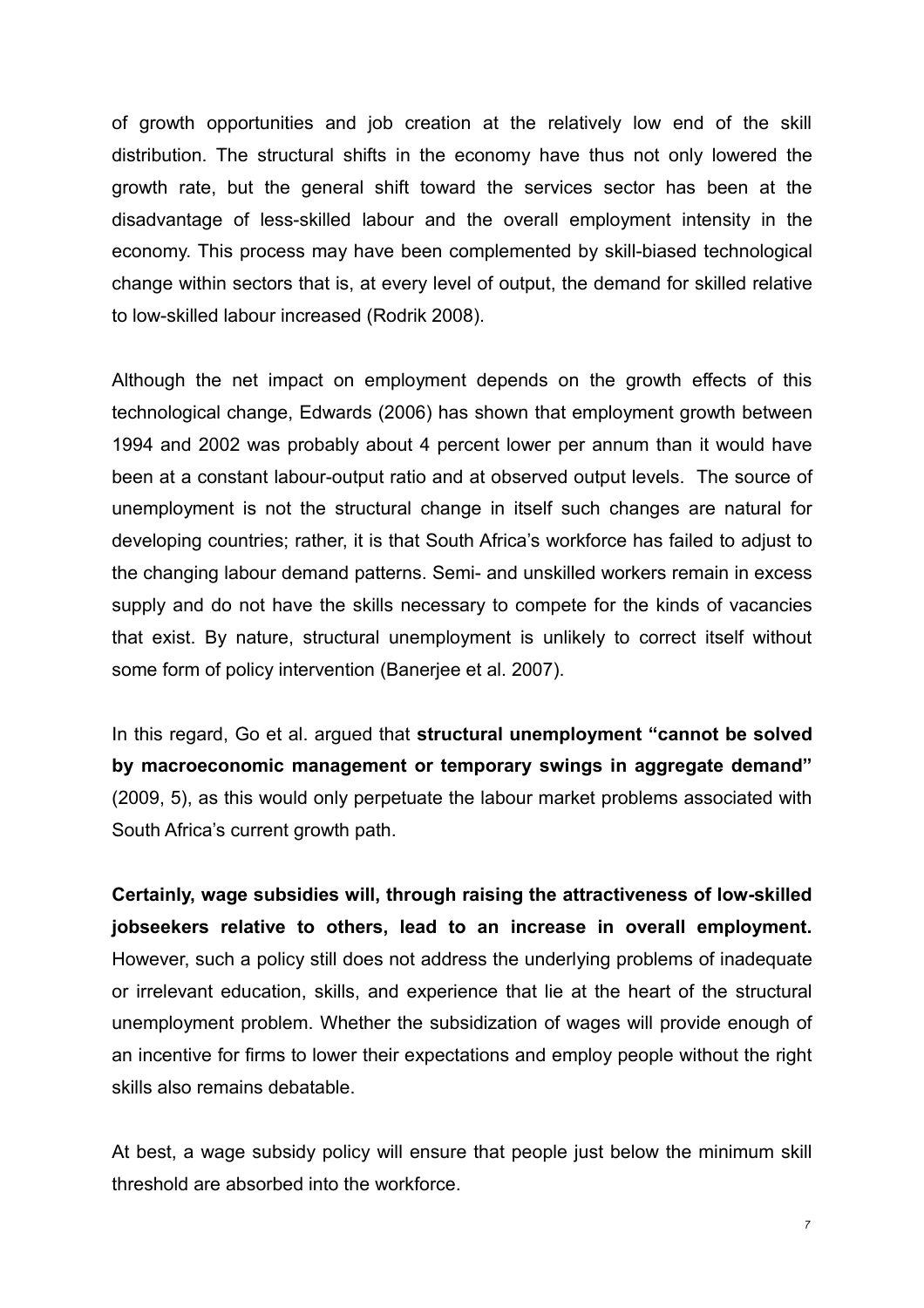**The primary, long-term intervention must be in education and training.**

### • *Number Three: Unemployment Due to Wage Costs*

A further source of unemployment, particularly among low-skilled workers, relates to wage and nonwage costs of employment rising more rapidly than labour productivity. Several South African econometric analyses support the notion of a trade-off between real wages and employment (Fallon and Lucas 1998; Fedderke and Mariotti 2002; Fields, Leibbrandt, and Wakeford 2000). Although South African wage data spanning long periods are weak, some evidence does indicate that wages of semiand unskilled workers have risen sharply relative to those of skilled workers (see Lewis 2001). This may explain, in part, the poor employment prospects of low-skilled workers. Fedderke (2006) concurs, attributing large-scale job losses in agriculture and mining two sectors that have traditionally been important employers of low skilled workers to the fact that real wage costs (driven in part by union demands) outstripped improvements in labour productivity. The post-1994 period has also seen increases in nonwage costs of employment due to stricter labour market legislation and regulation, the emergence of a strong trade union movement, and rigidities imposed by bargaining councils (see Bhorat 2008; Fedderke 2006; Nattrass 2000).

The implication is that unemployment in South Africa is not entirely a structural problem; it also relates to relative employment costs of skilled versus low-skilled workers. On the basis of the evidence, Pollin et al. tentatively concluded that reducing unit labour costs "could be a central feature of policies to attack mass unemployment" (2006, 32) in South Africa.

A wage subsidy is one such policy that reduces the cost of labour. Once again, however, **a wage subsidy does not address the root cause of the problem namely, overly high costs of employment caused by rigidities in the market.** To this effect, Levinsohn (2008) proposed that a wage subsidy programme include a probationary period during which a no-questions-asked dismissal policy is in effect.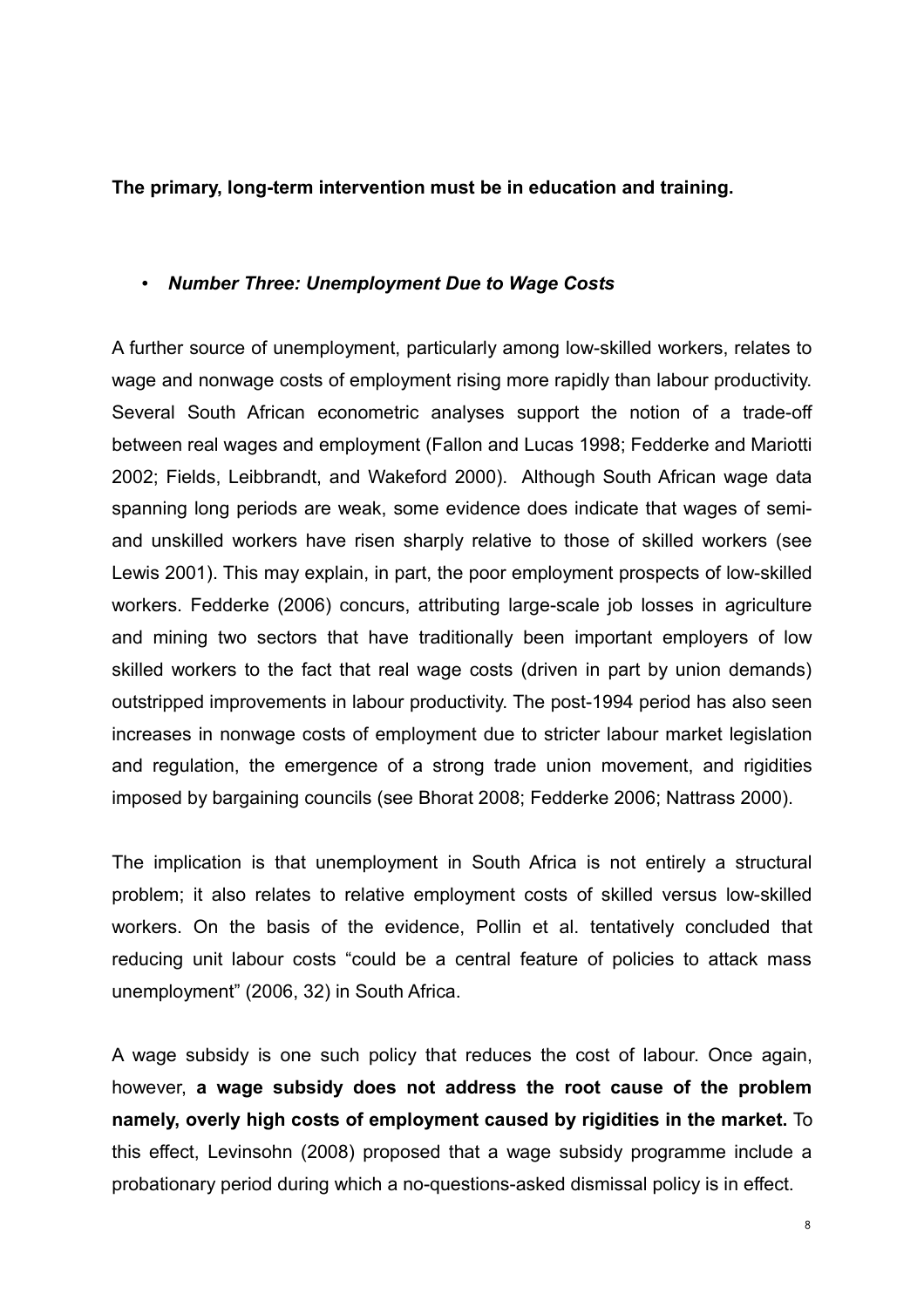#### • *Number Four: Youth Unemployment*

South African unemployment is highly concentrated among the youth, which is indicative of a general reluctance among firms to employ youth labour market participants. Within the context of structural shifts and skill-biased technical change, the high rate of youth unemployment is closely associated with educational attainment (both the quantity of education and the quality or appropriateness of qualifications are concerns), skills, and work experience among the youth. A supplyside factor is the effectiveness of job search strategies among the youth.

Many youth may have insufficient educational attainment, due either to early exit from the schooling system or to poor quality and coverage of instruction in basic literacy and numeracy. Those who leave school early are hugely disadvantaged, but even those who are better qualified face poor prospects relative to more experienced adults. Several analyses have shown that young people are entering the labour market at an earlier age but with higher education levels than in the past (Branson 2006; Pauw, Oosthuizen, and van der Westhuizen 2008).

In an economy where labour demand is constrained and has shifted toward higherskilled labour, competition for entry-level jobs is fierce; thus, a matric (the qualification obtained in the final high school year) may simply no longer be enough to guarantee employment. All of this raises the question of whether the youth have appropriate skills or sufficient experience relative to the needs of employers. The **skills-mismatch hypothesis** encompasses issues around the quality and appropriateness of education, as well as the trade-off between general versus jobspecific experience or skills (Burns 2008).

Quality of education is a major concern in South Africa. Four out of five school leavers are considered functionally illiterate (i.e., they lack the language skills required to be successful at tertiary institutions) and 60 percent have inadequate mathematics and science skills as they exit high school (Mlatsheni 2005). Kraak argued that this "perceived poor quality of South African schooling (particularly in the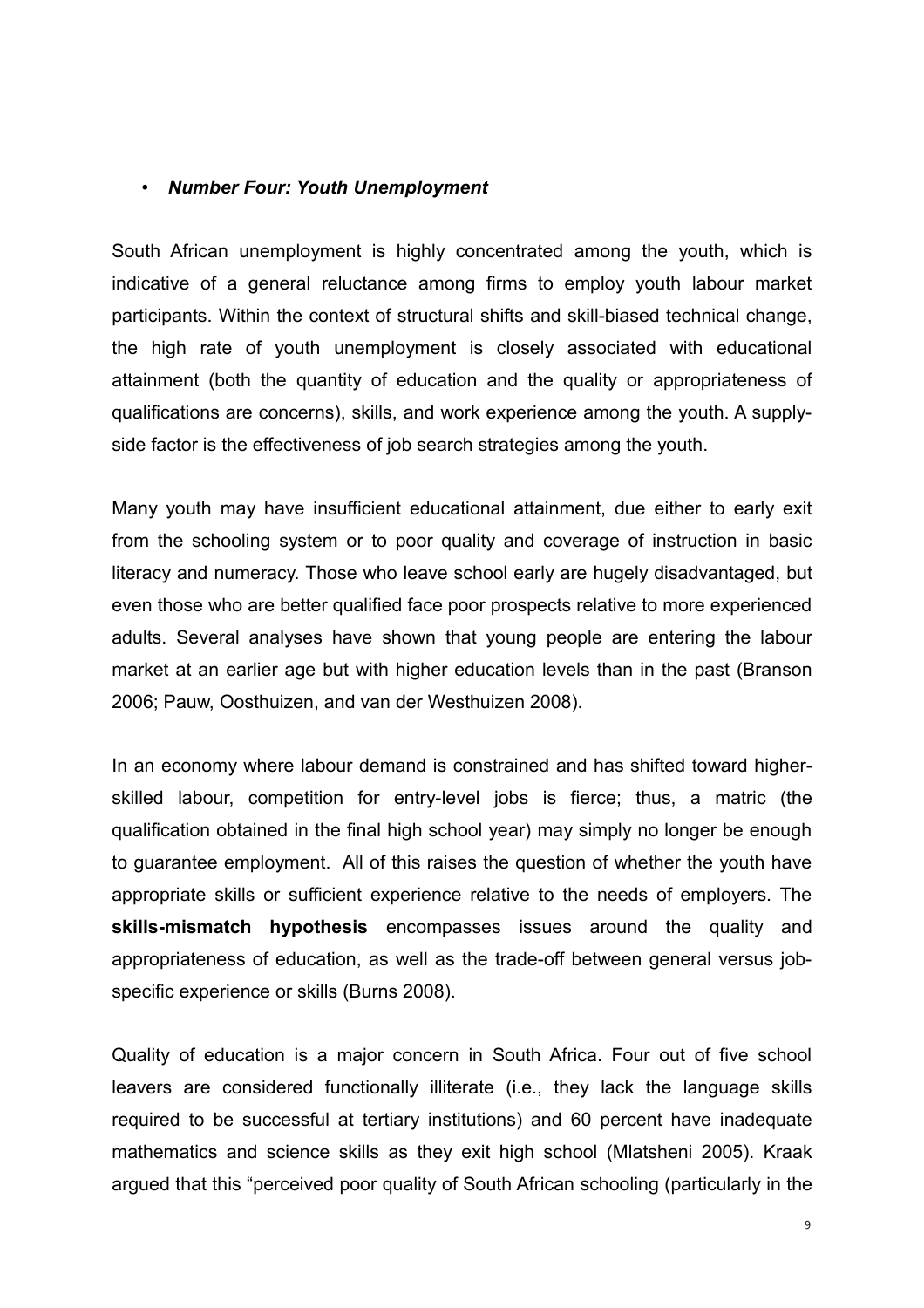former African school system) serves as a major disincentive on the demand-side for employing large numbers of first-time entrants to the labour market" (2005, 31).

Closely related to the quality issue is the appropriateness of courses offered or, indeed, selected by students. Constant evaluation of school curricula and proper career advice to students are crucial. Education is, of course, not the only means through which skills are obtained. Early labour market experience in the form of parttime employment eases the transition from school to work, assists youth with choosing career paths, and instils work ethics considered desirable by employers (Burns 2008).

Employers faced with high labour costs and labour market rigidities may become more selective in their hiring decisions by placing greater weight on prior experience. It is for this reason that young jobseekers are disadvantaged: Three-quarters of the unemployed youth surveyed in the LFS 2007 (Stats SA 2008) reported that they had never worked before, compared with less than half of unemployed adults. Once again, there is a racial dimension to this factor. Lam, Leibbrandt, and Mlatsheni (2007) documented large differences in the school-to-work histories across race groups in South Africa's Western Cape Province. By age 20, only 20 to 30 percent of Africans had ever done any paid work, compared with close to 90 percent of whites. Anderson, Case, and Lam (2001) found similar low work rates among African youth in the rest of South Africa. The implication is that to the extent that employers might be willing to hire youth, white youth will be at a significant advantage due to a higher incidence of prior job experience.

Limited work experience may also reflect ineffective job search strategies of the youth. Burns (2008) argued that material job search costs in South Africa are high, due to the large geographical distances between areas where employment opportunities mostly exist and areas where people reside. In particular, the youth are vulnerable given their lack of mobility and limited resources. Many youth rely on word-of-mouth from friends and family to learn about job opportunities. Successful job search through such social networks requires good-quality networks, which places those youth living in isolated areas or in communities with limited attachment to the formal employment sector at a relative disadvantage.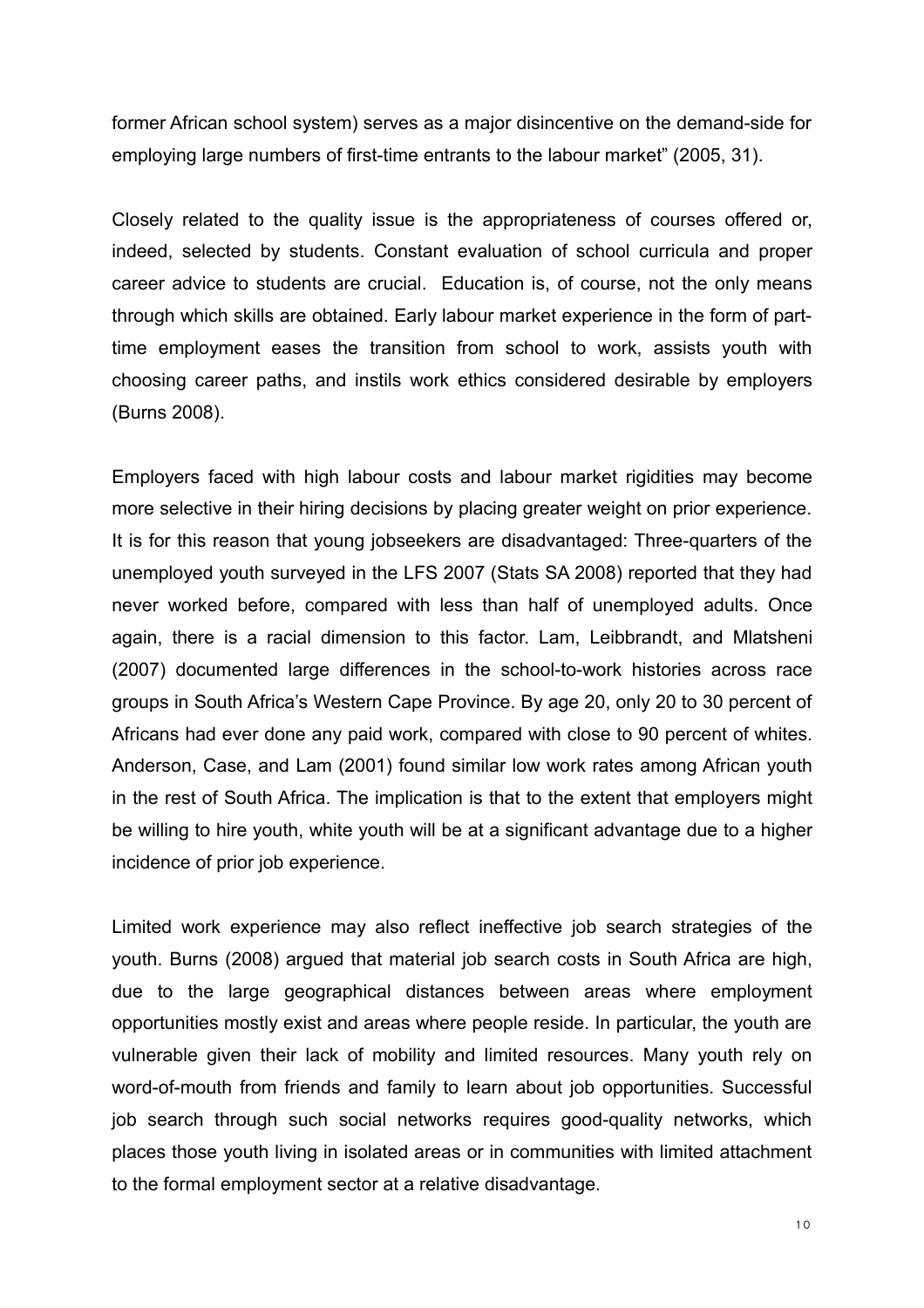The health status of jobseekers and their family members is a further important consideration. For instance, **the high prevalence of HIV/AIDS among the youth may contribute to unemployment,** since poor health impedes active job search. Some people may also be unable to take up employment because they need to care for sick or elderly family members (Burns 2008).

Once again we should ask ourselves whether a youth-targeted wage subsidy is the appropriate policy tool to address youth unemployment. In well-functioning labour markets, educational qualifications signal youth labour market participants' productive capacity, especially where participants have limited work experience. When these signals are weak, the price of labour would normally adjust, such that firms would still provide individuals with an opportunity to reveal their productive capacity. The problem in South Africa is that these processes do not seem to be working for young people. The market failure, therefore, lies in the fact that individuals are unable to properly signal their productive capacity to firms and are unlikely to be given opportunities to do so by risk-averse employers. Employers thus look for signals elsewhere, placing particular emphasis on past work experience and networks, leaving many youth at a disadvantage.

A highly regulated labour market contributes to employment costs and the risks associated with hiring youth labour market participants. **Wage subsidies may be effective in allowing young people to access the labour market for the first time, because the subsidies compensate firms for the risk associated with being unable to identify the productive capacity of prospective employees. However, a wage subsidy alone may not be adequate.** For example, firms may continue to be unwilling to employ new labour market entrants, even with the subsidy, if the costs associated with retrenchment are high. A relaxation of the labour legislation enabling firms to readily lay off workers may thus be required to enhance the subsidy's effectiveness, and the question one must ask is, is this what we want?

Because a wage subsidy, still does not address the most important source of youth unemployment, namely, that of inadequate or inappropriate educational qualifications? There is a need to evaluate academic qualifications in South Africa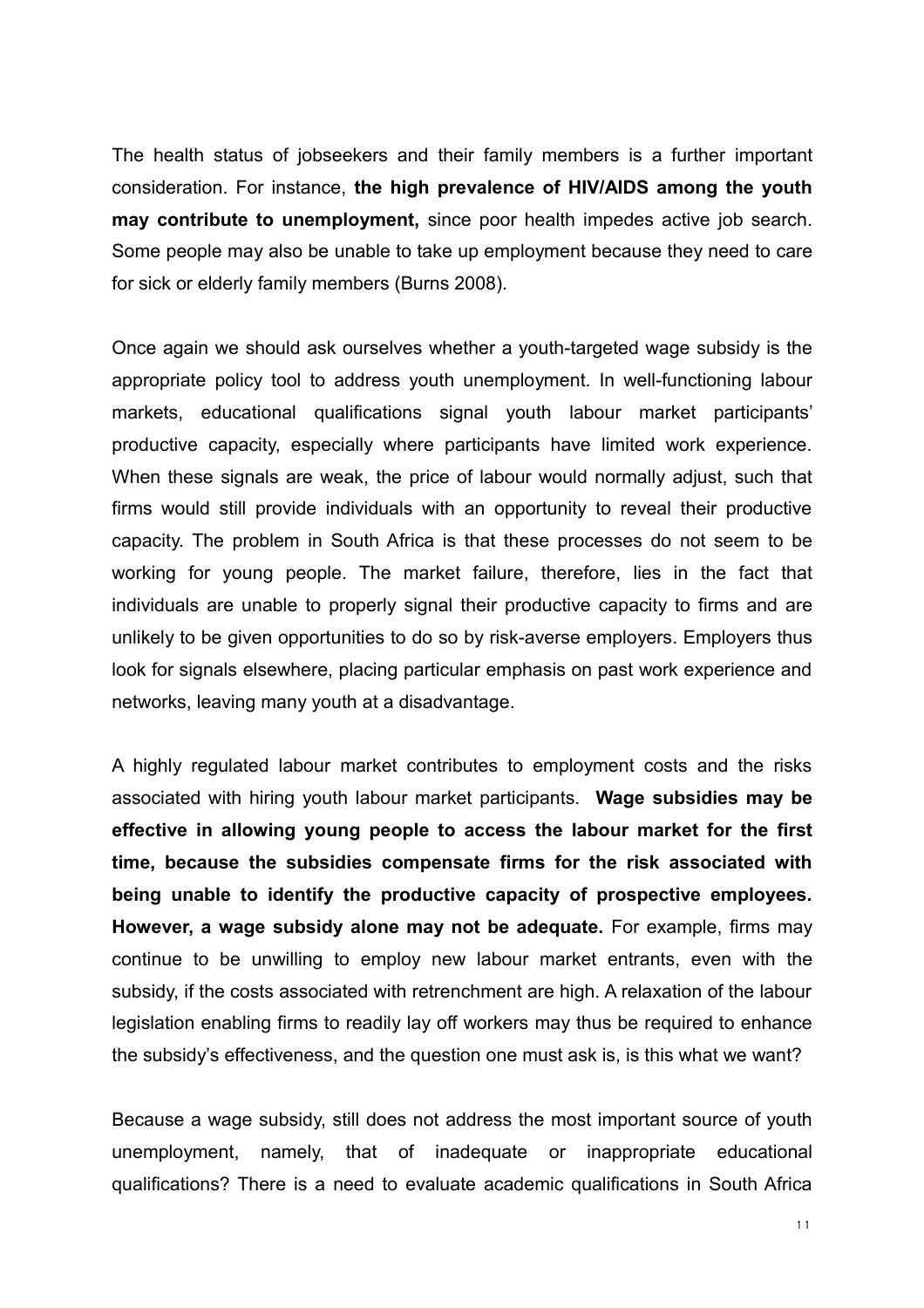and to align them to the needs of the market. Proper career advice will enable young people to choose relevant courses; if young people do not meet the entry requirements for courses with good career prospects, educational institutions should provide bridging courses. The signalling problem can also be addressed through standardization of examinations. Externally administered tests, such as the Standard Aptitude Test (SAT) or the Graduate Record Examination (GRE) in the United States could be adopted in South Africa.

Effective job search, in turn, is best facilitated through the provision of job search assistance or job placement services. This assistance could be combined with **a job search subsidy** (not to be confused with a worker-side wage subsidy) that would reduce the material job search costs. Such job search subsidies have been shown to be very effective elsewhere (see Smith 2006), though there must be proper coordination between employers and the agencies that provide such assistance.

Clearly, this area requires further investigation in South Africa, where much of the focus in the area of active labour market policy intervention has been around wage subsidies and structured workplace training initiatives, such as Learnerships.

Considering all of the above, the ANC we are of the firm view that urgent and extraordinary measures are required to address youth unemployment. There are far too many young people who are out of work, and these numbers are growing daily. Urgent action is needed to get more young people into the work place.

Further dialogues on the need for a discussion about youth employment that embraces the private sector, public sector, youth organizations and trade unions, would be welcomed. These discussions should aim to rapidly achieve consensus in the form of a **compact or accord on youth employment.**

The youth subsidy will advance as its singular purpose private companies to maximise their profits, that radical intervention by the state in the country's economy was the only way to change the situation of unemployed young people. If the youth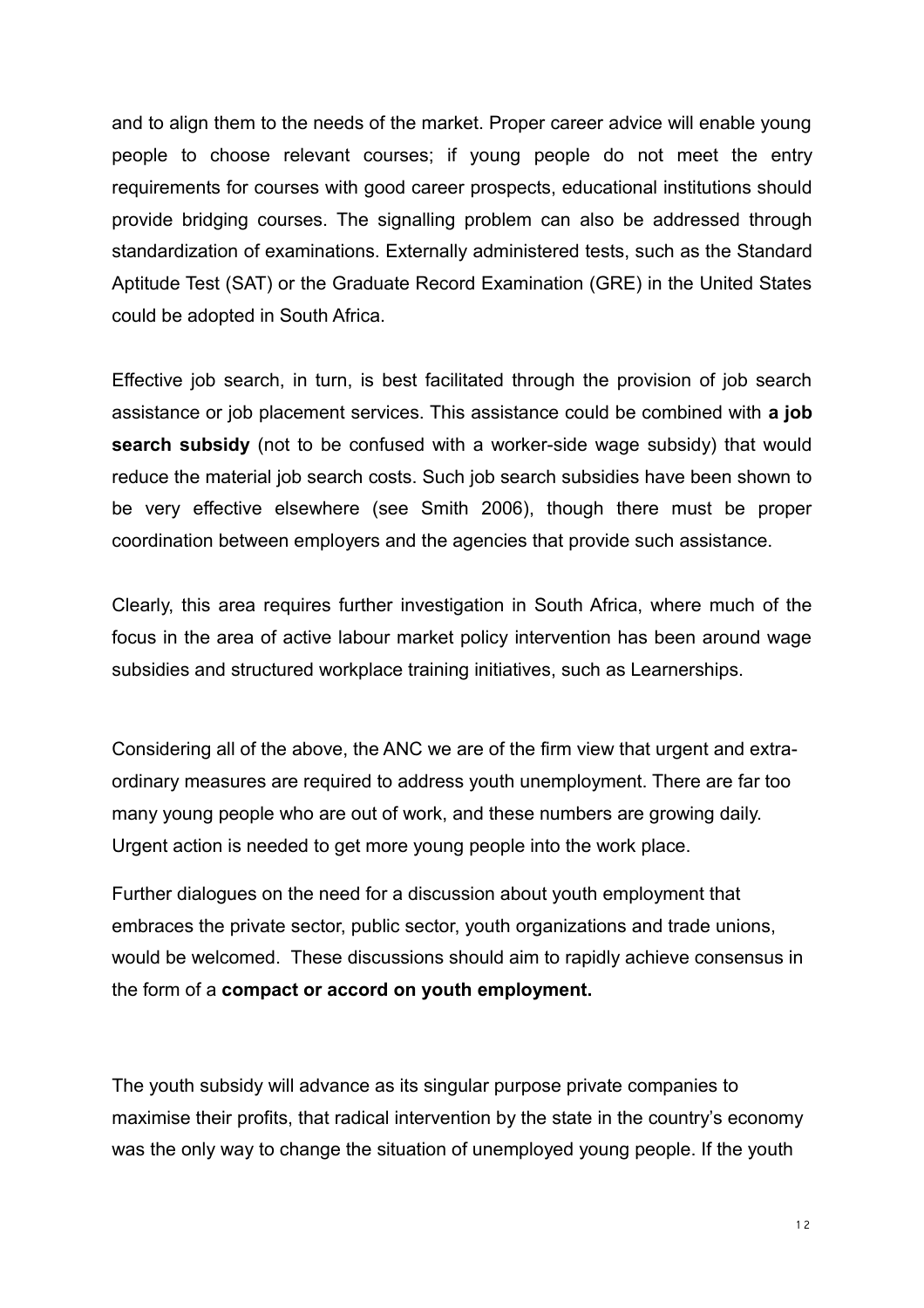wage subsidy was implemented, the government would be subsidising companies to pay the wages of young people they employ.

Private companies would claim the subsidy instead of paying for labour out of their own coffers. "What the youth wage subsidy will do is to give private companies billions to spend to pay young employees instead of paying out of their own pockets.

The attempt to return South Africa to reliance on cheap labour is wrong-headed and ignores the vital lessons of the past. Strong employment growth will require wideranging investment and a healthy, educated and productive labour force. The youth wage subsidy does nothing to address these fundamental and urgent tasks.

## **A job - centred approach to growth**

Employment is vital for South Africa's social, economic and political development. It is the key mechanism for addressing mass poverty. In addition, many other benefits flow from higher levels of employment. Many of the skills needed to improve a worker's employability – punctuality, discipline, the ability to work with others, and so on – are most easily acquired on the job.

This is especially important in South Africa. Millions of people are the products of South Africa's dysfunctional education system and have had few opportunities to acquire skills. For many, the workplace is the institution in which they are most likely to be able to acquire skills. Jobs also generate a sense of accomplishment, dignity and participation.

While welfare grants can provide a modest income, they cannot offer any of these other benefits, making employment growth vital to creating a more inclusive society.

As the National Treasury has stated, the proportion of working age adults with jobs may be the best measure of social inclusion in a modern society – far better in many respects than the Gini coefficient. On this measure, Brazil, where close to 70 per cent of adults have jobs, is a far more inclusive society than South Africa, where barely 40 percent of adults have jobs even though levels of income inequality are similar.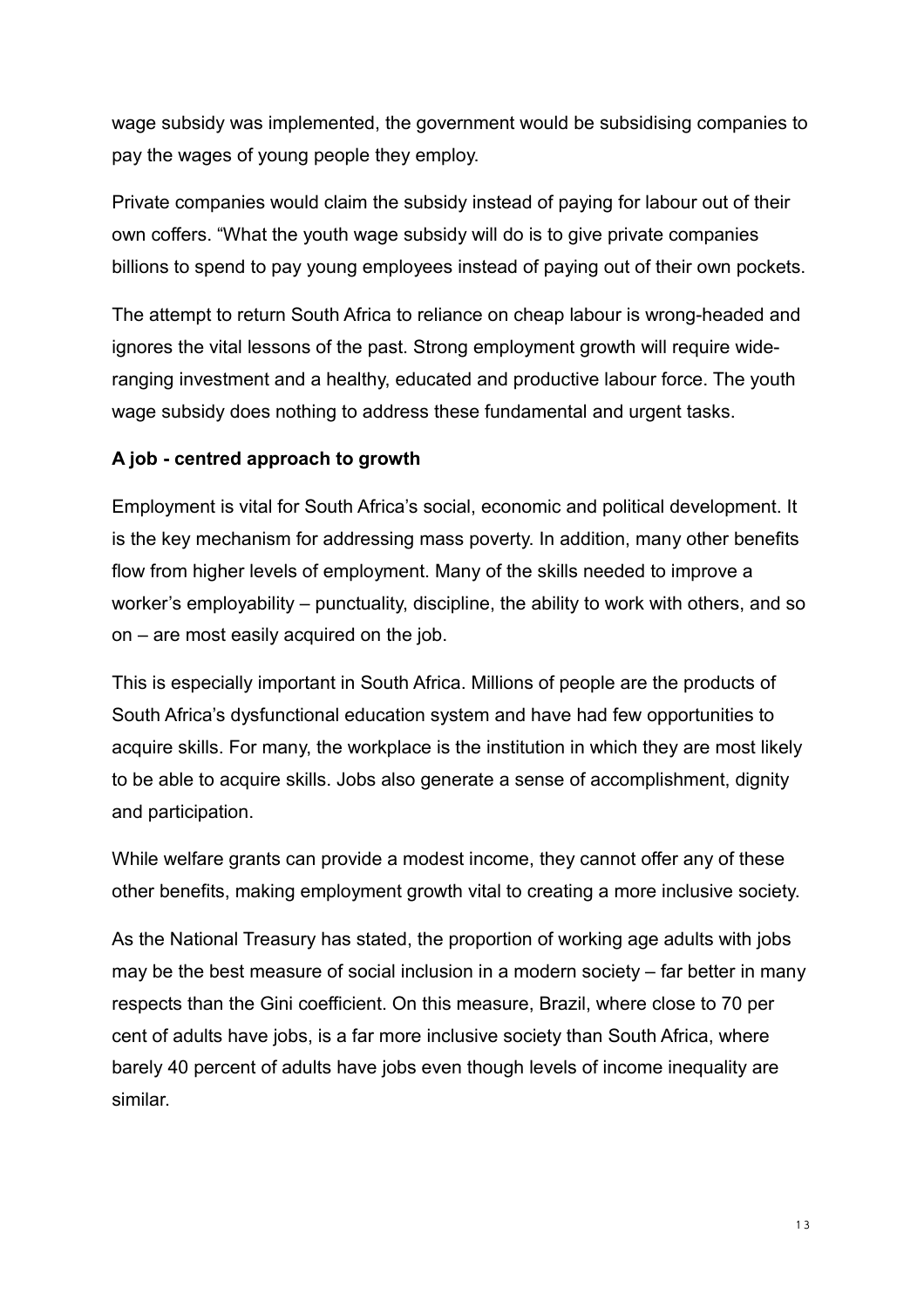## **If South Africa is to be more inclusive, far more people must find jobs, but what kind of jobs?**

South Africa's labour laws mean that any job that is fully compliant with the law is also, from an employer's point of view, a reasonably expensive job. This is especially true when compared with the costs of employment in other developing countries. Minimum wages in South Africa's clothing industry are two or three times higher than those for similar jobs in Swaziland and Lesotho, let alone India, Vietnam, Bangladesh and Pakistan. To justify this, levels of productivity have to be high, resulting in employers' offering fewer jobs but for more skilled workers.

In recent decades the South African economy has generated fewer and fewer new jobs for every unit of economic growth. While some of this reflects increased productivity, much of the decline in job creation can be attributed to rising wages and increased labour market regulations, which have made employers more reluctant to hire workers, particularly those who are young and unskilled. **Employers, who might be willing to incur the costs of employing highly productive workers with significant skills, are much more reluctant to do so for workers whose lack of skills and experience mean they will be less productive.** This is a key reason why so many young, inexperienced workers are unable to find work.

While South Africa has sought to ensure that jobs are well paid and well protected, dynamic emerging economies in Asia have sought to expand the absolute number of jobs as rapidly as possible. Many of these jobs do not pay high wages or offer very good conditions of employment, but they do pay better than almost any alternative form of employment for unskilled people. Critically, they exist in very large numbers. Experience in Asia and elsewhere shows that once high levels of employment have been reached, productivity gains and progress up the industrial value chain lead to a rapid rise in workers' incomes and quality of life. It also leads to much higher rates of growth for the economy as a whole.

This is the process that has lifted hundreds of millions of people out of poverty over the past 40 years. And, apart from the discovery of previously untapped natural resources, it is the only process that has ever improved the quality of life of large numbers of people in poor countries both rapidly and sustainably.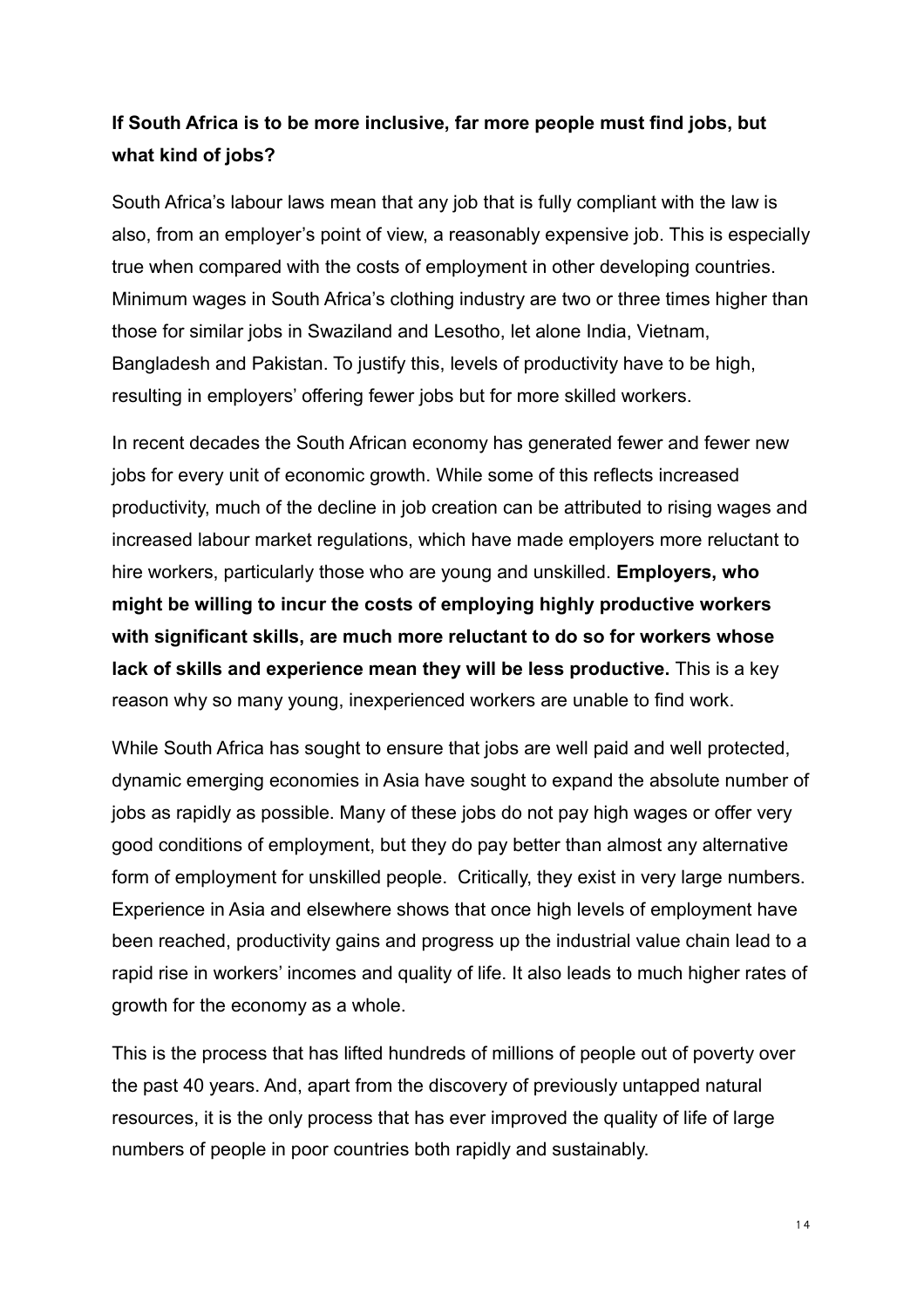The story of Singapore's rapid development is instructive. There, economic growth has generated a rapid change in its areas of comparative advantage. In the 1960s, shortly after independence, when unemployment was high, the country concentrated on attracting manufacturing firms, particularly in the garment and textile sectors. This was low-skilled work, but it lifted the incomes of the poor. In the 1970s, Singapore began to produce simple electronics, after which it began making hard-drives and semi-conductors. Since then, it has moved further up the value chain, with the country now having a comparative advantage in bio-medical research and development. Thus, over the decades, the country has steadily moved up the ladder of comparative advantage, with very positive implications for average wages as well as economic growth.

In response to the need to create jobs for young, unskilled workers, the Treasury has proposed the introduction of a wage subsidy for young workers at the bottom of the pay scale. Such a subsidy would narrow the gap between the costs employers incur when employing these workers and those workers' likely levels of productivity. The Treasury argues that this would induce firms to employ more young people.

#### *The risks of implementing a youth employment subsidy*

There is a strong case for instituting wage subsidies in South Africa. Promoting employment would generate far more inclusivity than increasing welfare payments. At an appropriate level, these subsidies could also stimulate significant employment creation. **There is good evidence from countries as diverse as the United States, Belgium and Singapore that wage subsidies do encourage employment and help to reduce poverty.**

Nonetheless, there were a number of concerns about the introduction of a wage subsidy. These includes *Cost and sustainability (*The number of jobs created by a wage subsidy depends on how many workers it induces firms to employ. This depends on the size of the subsidy, but larger subsidies raise issues of affordability and sustainability.); *Waste* ( Wage subsidies can be more efficient than other forms of public policy, but they can also generate wasteful spending when jobs that would have existed in any event are also subsidised);• *Employer response (* Many employers may feel that it would be too risky to take on potentially unsuitable (albeit subsidised) workers unless the process of dismissing them was made considerably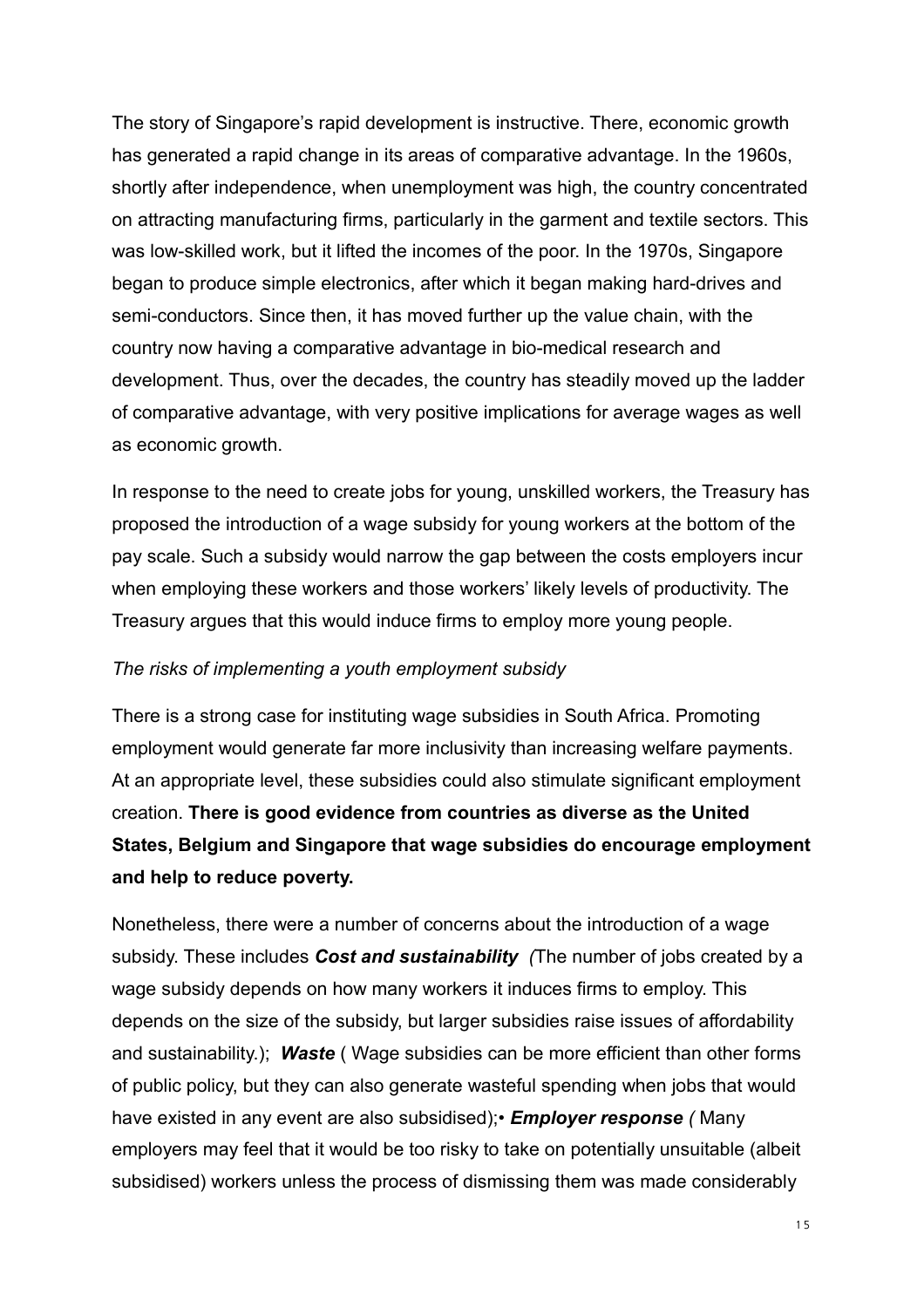less onerous); *Opportunity costs (* The funds devoted to a wage subsidy might be better used for other government initiatives); *Sustainable jobs (* The Treasury's proposal assumes that, after two years of subsidised employment, a young worker will be productive enough for employers to keep him without the subsidy. Whether this will happen is impossible to know); and *Creating new distortions (* A wage subsidy could result in the growth of businesses who's only rationale is to absorb public money through subsidies. Employers might also replace unsubsidised workers with subsidised ones).

Two of the most significant concerns were that a wage subsidy would do nothing to address the current regulatory regime, which plays a key role in raising the costs of employment, especially of unskilled and inexperienced workers; and that the Treasury's proposal was too small to impact significantly on South Africa's unemployment crisis or on the politics of reforming the labour market.

In some respects, the Treasury's proposal represents a significant break from existing government policy. **For the first time, an intervention is being proposed that takes seriously the negative impact of high employment costs on people's chances of finding work.** It suggests that some policy-makers have recognised that high and rising employment costs are a key reason for South Africa's unemployment crisis. This injects a dose of realism into the debate about the choices facing the country. However, this does not necessarily mean that a wage subsidy is the best way to create jobs.

## **Is a wage subsidy desirable in principle?**

Employment incentives are common across the world, with OECD countries spending an average of about 0,15 per cent of GDP on programmes of this sort. In South Africa, this would amount to R15 billion over three years, or three times more than the costs of the programme that has actually been proposed.

There are many reasons why governments subsidise wages, and the relevant literature suggests that these programmes are quite effective in relieving poverty or increasing employment levels. In South Africa, however, questions need to be asked about the desirability of introducing wage subsidies when it is existing labour market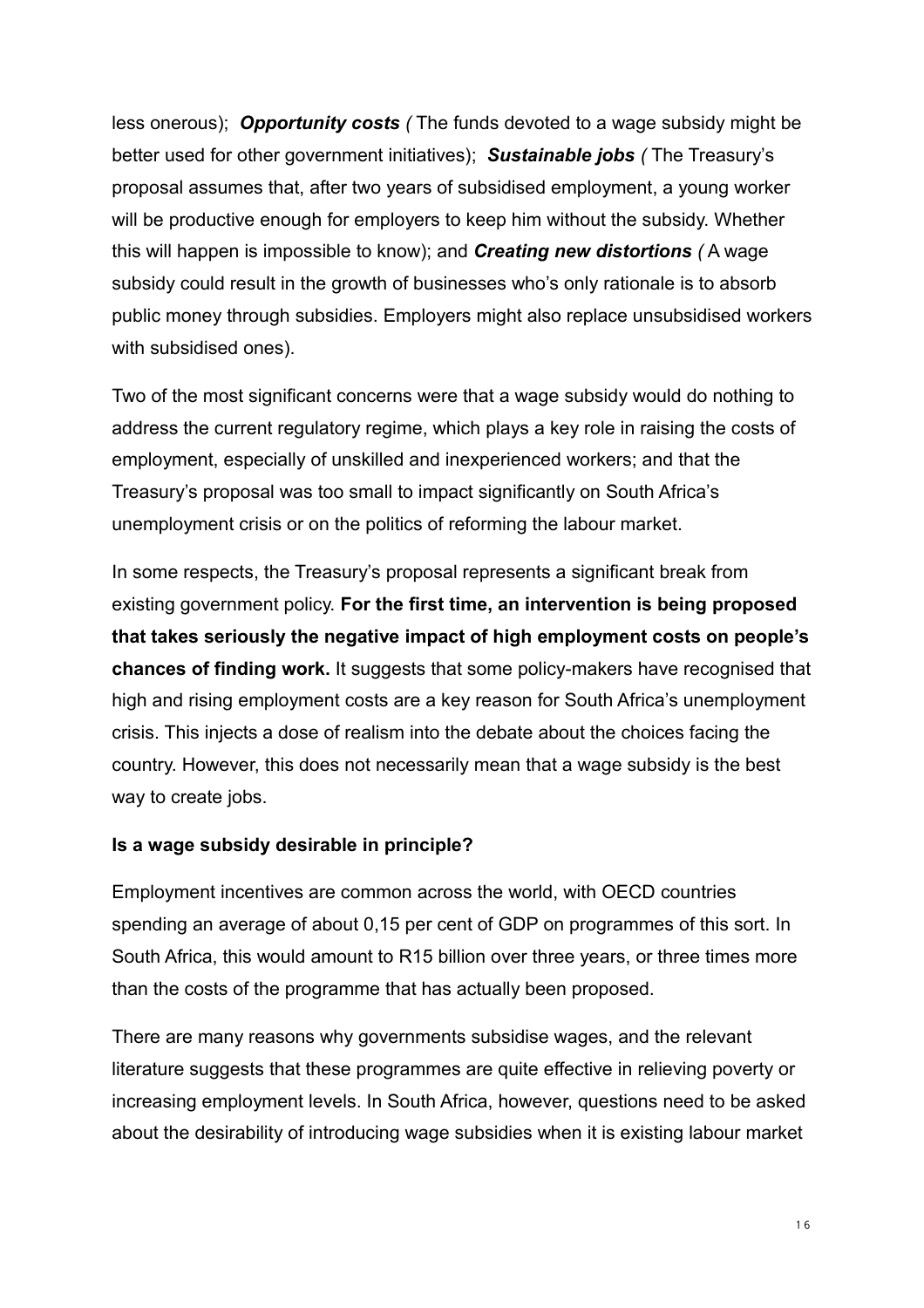regulation that has ensured that labour costs have risen quickly over the past few decades.

In these circumstances, a wage subsidy – which transfers some of the costs of employment from employers to taxpayers – may not be the most appropriate way to close the gap between employment costs and productivity. Instead, it may be more appropriate to address directly the reasons for high and rising labour costs.

In general terms, the outlook for labour market reform that would reduce labour costs is poor. As recently as December 2010, the government proposed amendments to the Basic Conditions of Employment, Labour Relations and Employment Equity Acts, and proposed a new law – the

**Employment Services Bill** – aimed at governing labour brokers. There is widespread agreement that these proposals would have increased the cost of employment and resulted in more unemployment.

As a result, the 'social partners' represented in NEDLAC – national government, organised business and organised labour – agreed in April 2011 that the four bills should be re-drafted.

A process of consultation is currently under way regarding these bills. It is not yet clear what will emerge from this. The fact that these bills were drafted at all, however, suggests that key government institutions want to increase labour market regulation rather than decrease it. It is especially telling that government proposed these measures even after its own regulatory impact assessment concluded that the changes would reduce employment. It seems unlikely, therefore, that reforms will emerge from this process that will significantly reduce the direct and indirect costs of hiring young, unskilled work-seekers.

There is no indication that the proposed wage subsidy is part of an incremental strategy to reform the labour market. If the wage subsidy is an isolated initiative, is it worth implementing anyway?

An alternative would be to engage directly in the process of reforming the labour market in order to reduce the costs of employment – in general, or for this group of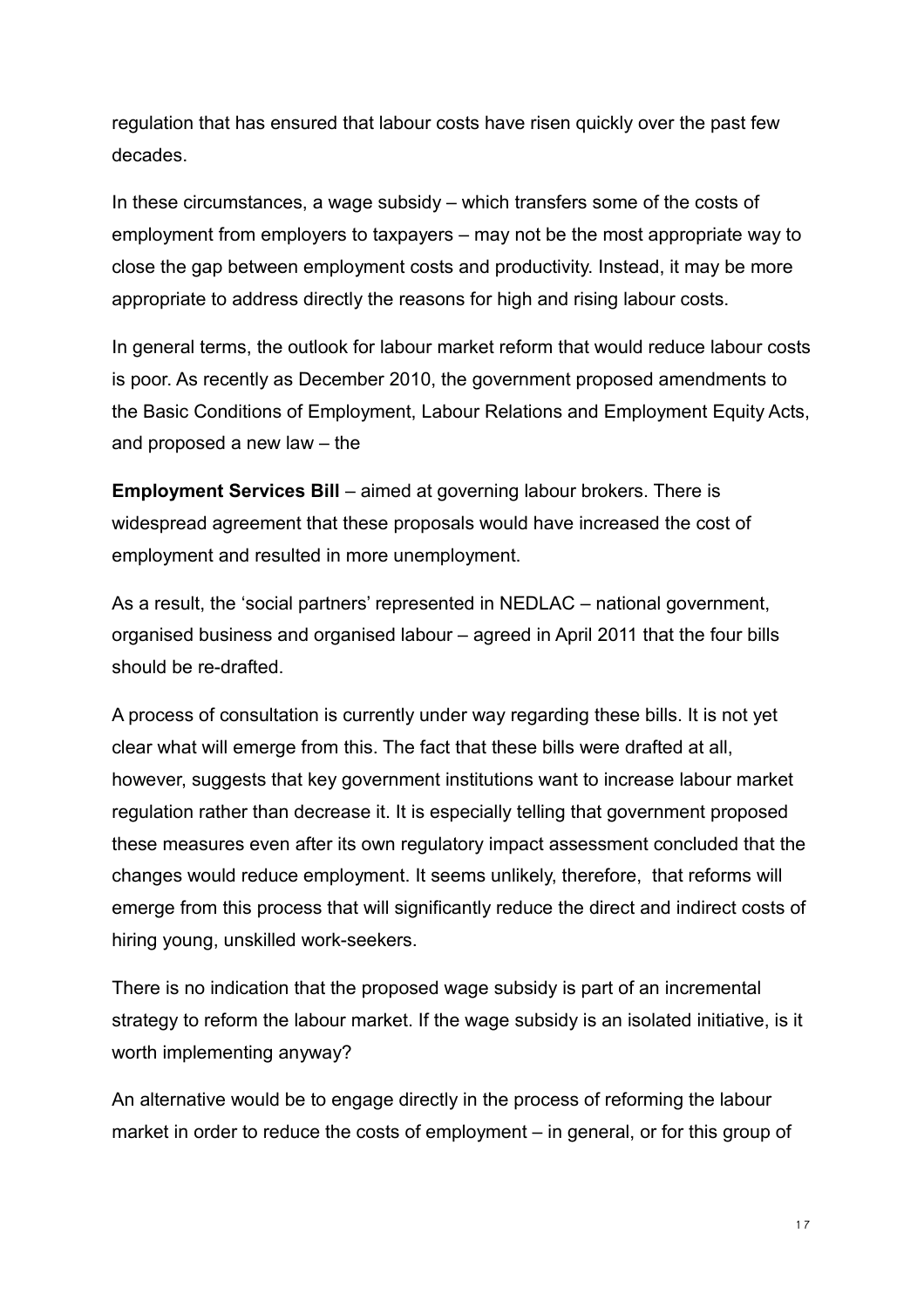workers. . As it stands, the Treasury's proposals – assuming its projections are accurate – would have only a modest impact on the crisis of unemployment.

One reason for framing the issue in these terms is the sense that 133 000 new jobs are simply too few to make a meaningful difference to the employment prospects of the jobless. Equally important, this number may also be insufficient to shift the debate about labour market policy. In practice, a much larger programme could help change the terms of the debate and start convincing those who would like to increase regulation of the labour market that creating more jobs actually requires lowering the costs of employment.

There is merit in the Treasury's proposal, but South Africa could do better. **First prize would be to address directly the high costs of employment, especially of young, unskilled and inexperienced workers.** While this would be politically difficult, the benefits could be significant.

Even if political circumstances effectively rule out more fundamental labour market reform, serious questions remain about the current Treasury proposal. Chief among these is why it is so modest. If the Treasury is confident about its projections, why it is not pushing for a more ambitious programme? Is it concerned that it would cost too much? Is it seeking to avoid a more serious political battle?

That said, there is also an argument that the modesty of the proposal is a virtue. The success and affordability of a wage subsidy is not guaranteed. If there is some chance of failure, the relative modesty of the proposal insulates it from incurring significant costs. Whether or not the proposed wage subsidy succeeds, questions need to be asked about what government will do next. If the programme does succeed, will more resources be devoted to subsidising employment, or will a new debate about addressing the costs of employment be instigated? And if the proposal fails to increase employment, what lessons will government (and others) draw from this experience? Will efforts to tackle the costs of employment be expanded and enhanced, or will there be a retreat from any reform at all?

These are vital questions because, even if it achieves its stated goals, the Treasury's proposal will make no more than a modest dent in South Africa's massive challenge of unemployment. Addressing unemployment is South Africa's most pressing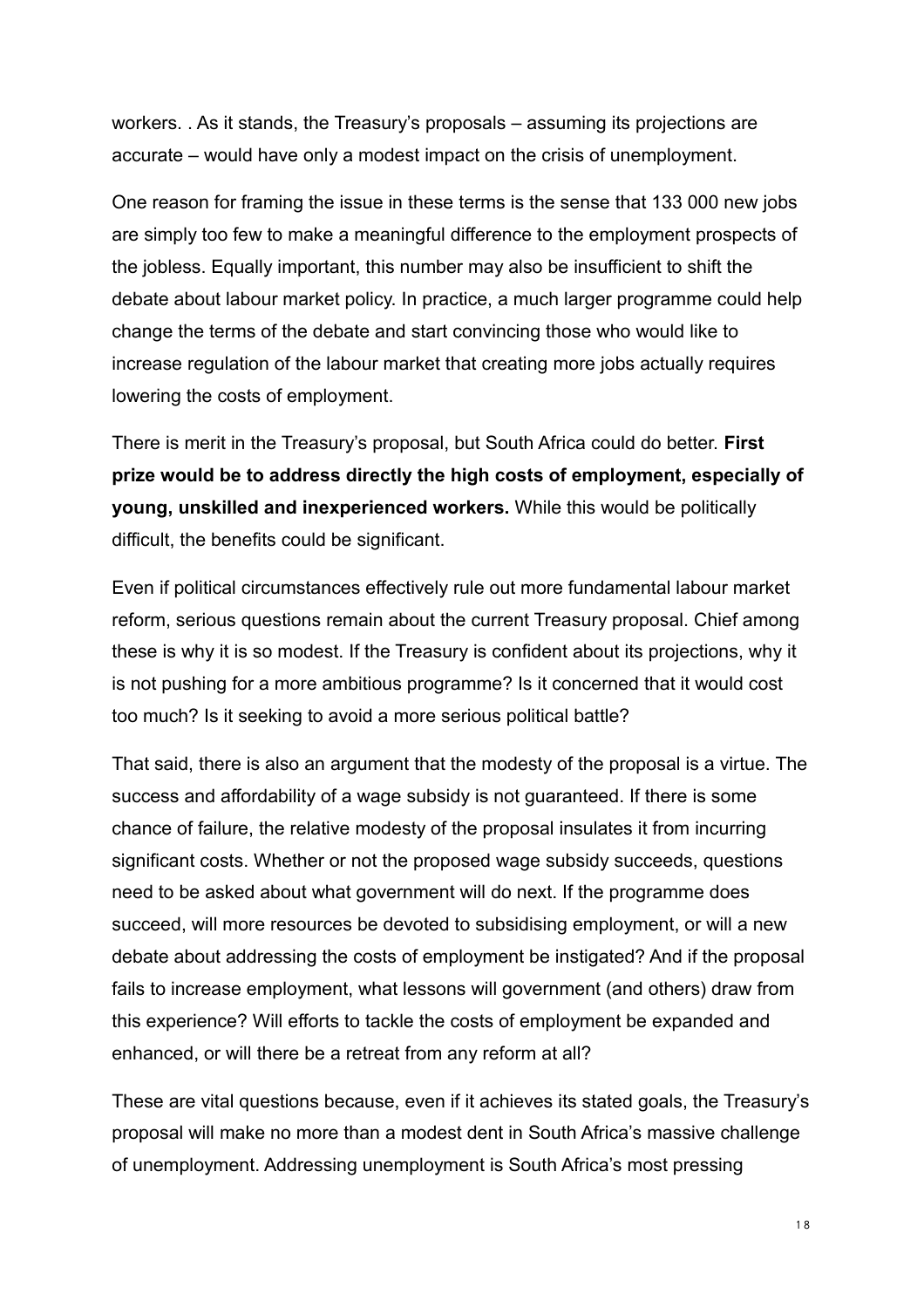national priority. As the Treasury itself recognises, a relatively small wage subsidy programme would not have a very significant impact.

Despite its obvious dangers, the crisis indicates that the world is at a crossroads. In these conditions, the imperative of taking decisive charge of national destiny is even more important. Our responsibility to act in unity, duty bound to protect the livelihoods of the poor and enhance the welfare of our people with care and forethought, is greater than ever.

The ANC will continue to strive for macro-economic balances that support sustainable growth and development. This applies to such indicators as the budget deficit, inflation and interest rates. In other words these balances shall not be treated as things-in-themselves, but as requirements that ensure higher rates of growth, labour-absorption and poverty-reduction

The changes we seek will not emerge spontaneously from the 'invisible hand' of the market. People acting collectively in the spirit of human solidarity must shape the patterns of economic development. In this process the state must play a central and strategic role, by directly investing in underdeveloped areas and directing private sector investment.

This places the democratic developmental state, capable of intervening effectively to transform economic relations, at the centre of our economic agenda. Transformative state intervention in the economy can and must take many different forms.

As we said in our introduction, *we will continue the fight.* We remain deeply moved and inspire in the further realisation that indeed *the blood of our struggle heroes, is nourishing the tree of freedom.* 

## **Alvin Botes**

**ANC Northern Cape Deputy Secretary and MEC for Social Development**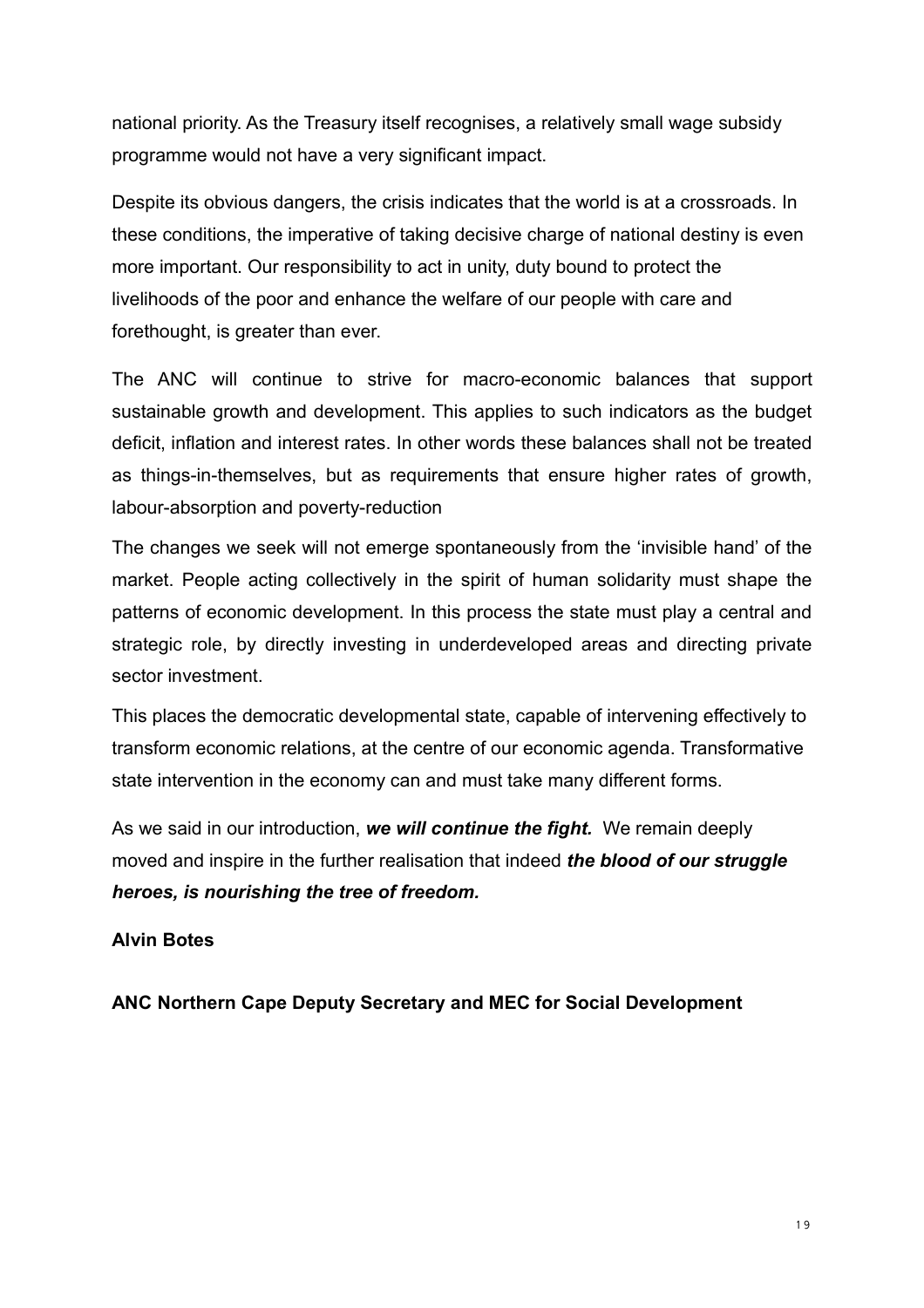#### **REFERENCES**

- 1. **Anderson, K. G., Case, A., and Lam, D. (2001). Causes and consequences of schooling outcomes in South Africa: Evidence from survey data. Social Dynamics 27(1)**
- 2. **Banerjee, A., Galiani, S., Levinsohn, J., McClaren, Z., and Woolard, I. (2007). Why has unemployment risen in the new South Africa? NBER Working Paper 13167. Cambridge, Mass.: National Bureau of Economic Research**
- 3. **Bhorat, H. (2008). Unemployment in South Africa: Descriptors and determinants. Development Policy Research Unit, University of Cape Town, South Africa. Photocopy.; Fedderke, J. (2006). From chimera to prospect: South African sources of and constraints on long-term growth, 1970 - 2000. In poverty and policy in post-apartheid South Africa, eds. H. Bhorat and R. Kanbur. Cape Town, South Africa: HSRC Press.; Nattrass, N. (2000). The debate about unemployment in the 1990s. Studies in Economics and Econometrics 24(3): 73 – 90**
- 4. **Bhorat, H., and Oosthuizen, M. (2004). What have we learnt about the South African labour market? Development Policy Research Unit, University of Cape Town, South Africa. Photocopy). Rodrik argued (Rodrik, D. (2008). Understanding South Africa's economic puzzles. Economics of Transition 16(4): 769 – 797**
- 5. **Branson, N. (2006). The South African labour market 1995–2004: A cohort analysis. Southern African Labour and Development Research Unit (SALDRU) Working Paper 06/07. Cape Town, South Africa: SALDRU, University of Cape Town.; Pauw, K., Oosthuizen, M., and van der Westhuizen, C. (2008). Graduate unemployment in the face of skills shortages: A labour market paradox. South African Journal of Economics 76(1): 45 – 57**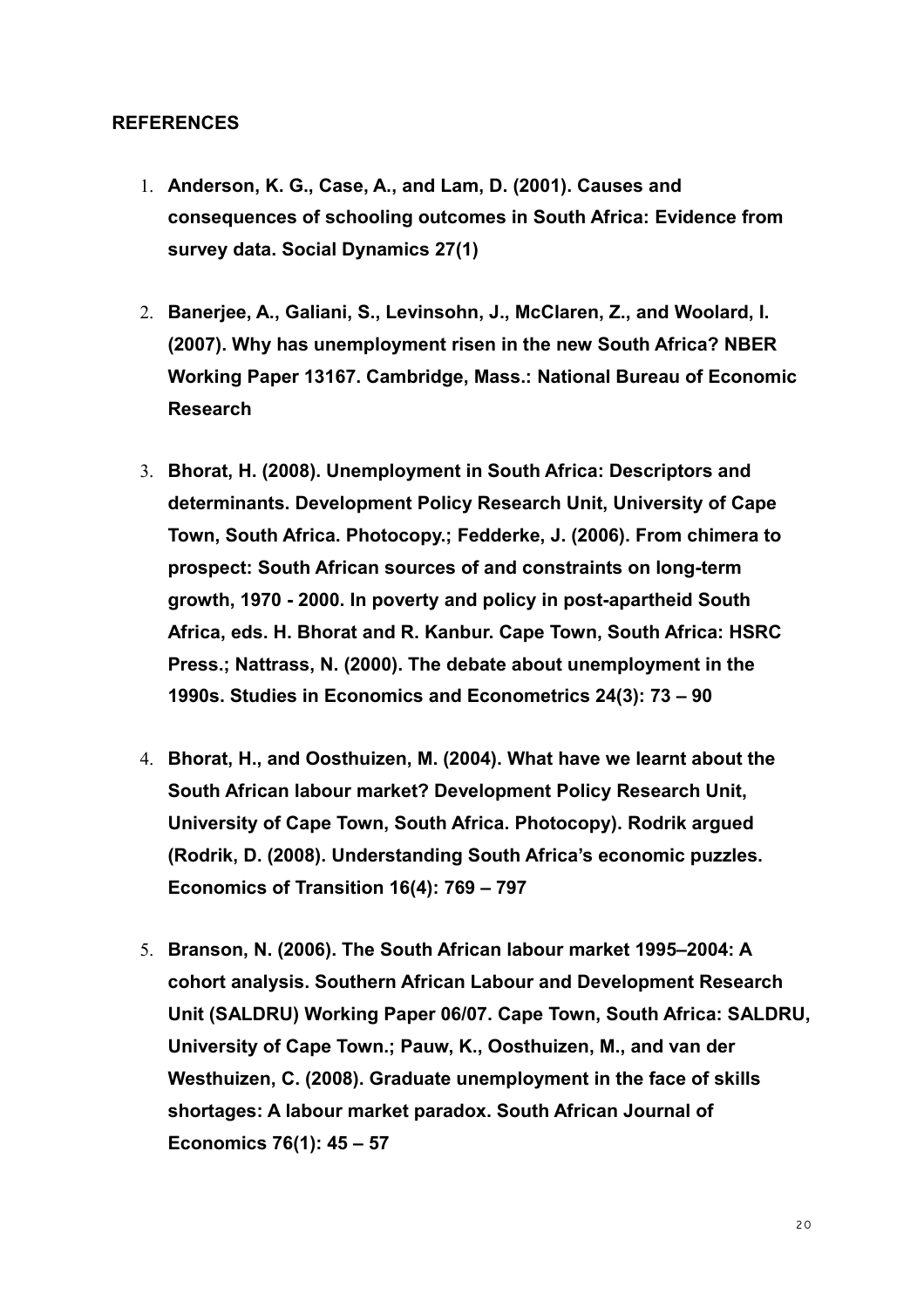- 6. **Burns, J. (2008). Reducing youth unemployment in South Africa: Where to intervene? University of Cape Town, South Africa.**
- 7. **Casale, D., Muller, C., and Posel, D. (2004). Two million net new jobs? A reconsideration of the rise in employment in South Africa, 1995–2003. South African Journal of Economics 72(5): 978 – 1002**
- 8. **Edwards, L. (2006). Trade liberalisation and labour demand in South Africa during the 1990s. In Poverty and policy in the post-apartheid South Africa, eds. H. Bhorat and R. Kanbur. Cape Town, South Africa: HSRC Press**
- 9. **Fallon, P. R., and Lucas, R. (1998). South African labour markets: Adjustment and inequalities. World Bank Informal Discussion Paper 12, Aspects of the Economy of South Africa. Washington, D.C.: World Bank.; Fedderke, J., and Mariotti, M. (2002). Changing labour market conditions in South Africa: A sectoral analysis of the period 1970–1997. South African Journal of Economics 70(5): 830 - 864; Fields, G. S., Leibbrandt, M., and Wakeford, J. (2000). Key labour market elasticities in South Africa. Report commissioned by the Department of Labour, Pretoria, South Africa**
- 10. **Fedderke, J. (2006). From chimera to prospect: South African sources of and constraints on long-term growth, 1970–2000. In poverty and policy in post-apartheid South Africa, eds. H. Bhorat and R. Kanbur. Cape Town, South Africa: HSRC Press**
- 11. **Fields, G. S., Leibbrandt, M., and Wakeford, J. (2000). Key labour market elasticities in South Africa. Report commissioned by the Department of Labour, Pretoria, South Africa**
- 12. **Go, D., Kearney, M., Korman, V., Robinson, S., and Thierfelder, K. (2009). Wage subsidy and labour market flexibility in South Africa. Economic**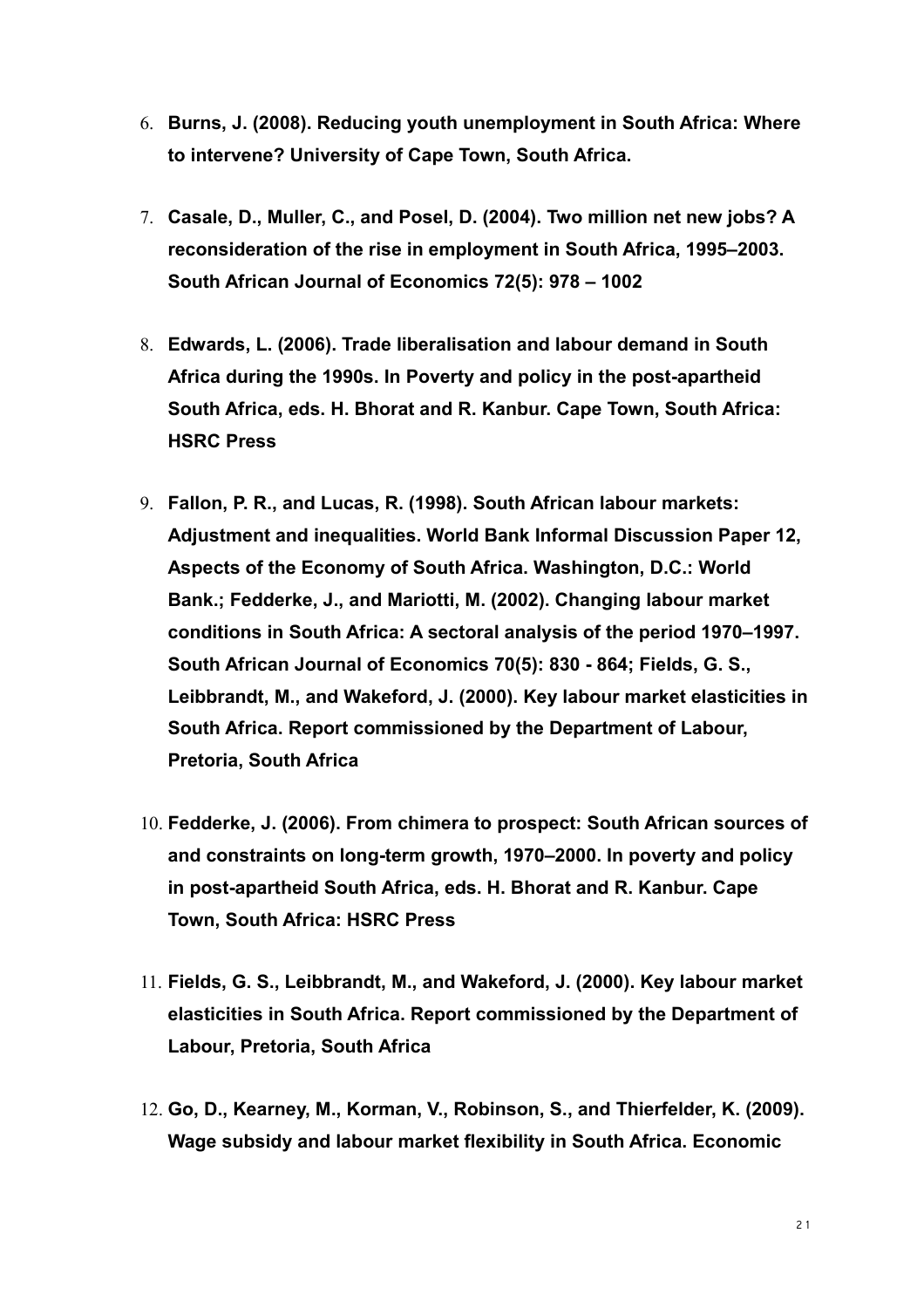**Research Southern Africa (ERSA) Working Paper 114. Rondebosch, South Africa: ERSA**

- 13. **Kraak, A. (2005:31). An overview of South African human resources development. Cape Town, South Africa: HSRC Press**
- 14. **Labour force survey, September 2007. Pretoria: Statistics South Africa**
- 15. **Lam, D., Leibbrandt, M., and Mlatsheni, C. (2007). Education and youth unemployment in South Africa. Paper presented at the Conference on Labour Markets in Transition and Developing Economies: Emerging Policy and Analytical Issues. Cornell University and the University of Michigan International Policy Center. Ann Arbor, Michigan.**
- 16. **Levinsohn, J. (2008). Two policies to alleviate unemployment in South Africa. Center for International Development (CID) Working Paper 166. Cambridge, Mass.: CID, Harvard University**
- 17. **Lewis, J. D. (2001). Policies to promote growth and employment in South Africa. Washington D.C.: World Bank**
- 18. **Mlatsheni, C. (2005). The youth labour market: What does it take to succeed? University of Cape Town, South Africa.**
- 19. **Oosthuizen, M. (2005). The post-Apartheid labour market: 1995–2004. Cape Town, Wouth Africa: Development Policy Research Unit, University of Cape Town. Photocopy**
- 20. **Pollin, R., Epstein, G., Heintz, J., and Ndikumana, L. (2006:32). An employment-targeted economic program for South Africa. Brasilia, Brazil: International Poverty Centre, United Nations Development Policy**
- 21. **Rodrik, D. (2008). Understanding South Africa's economic puzzles. Economics of Transition 16(4): 769 – 797**